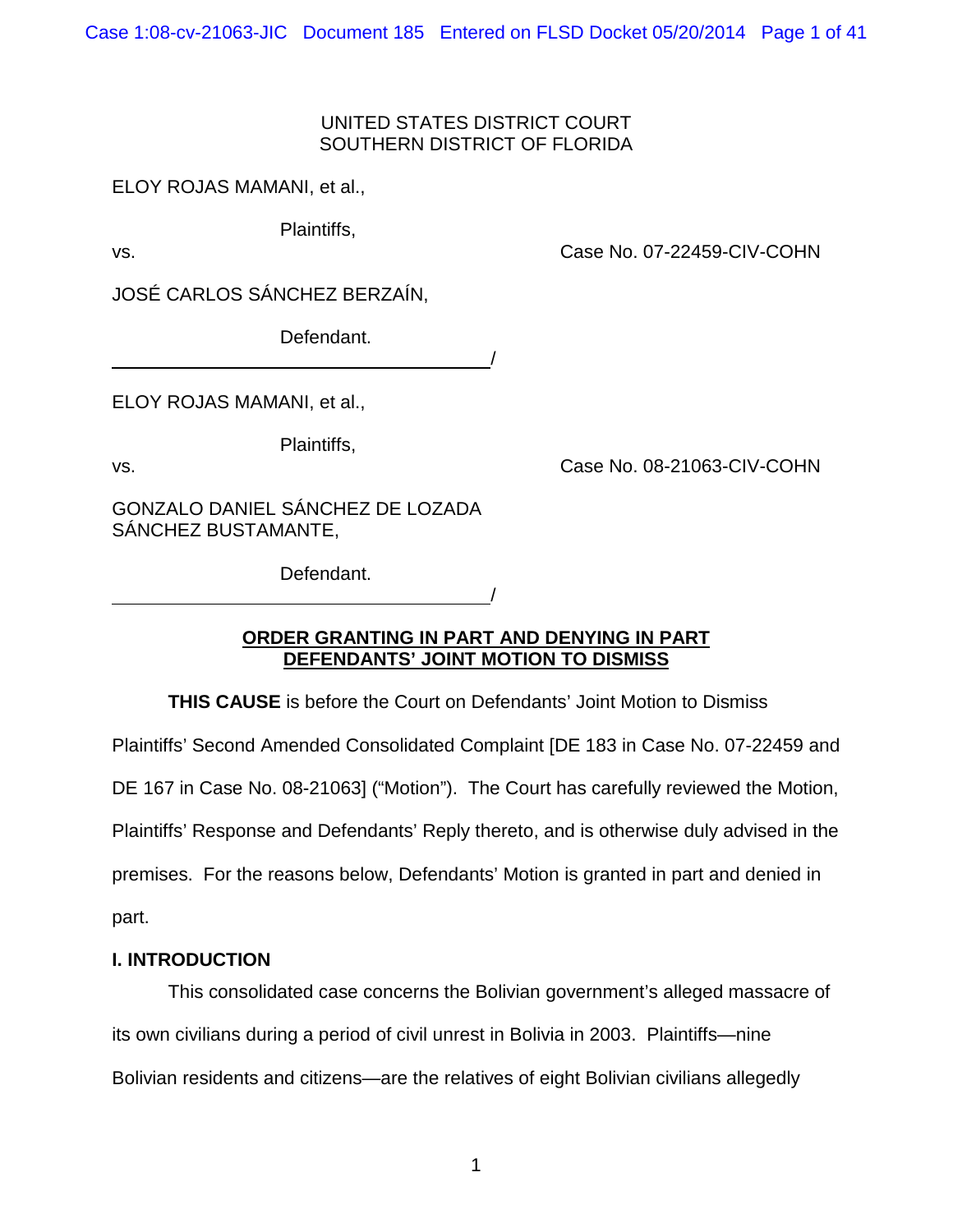deliberately killed by Bolivian soldiers in Bolivia.<sup>[1](#page-40-0)</sup> The crux of Plaintiffs' claims is that two former high-ranking Bolivian government officials—the former President, Gonzalo Daniel Sánchez de Lozada Sánchez Bustamante ("Defendant Lozada"), and the former Minister of Defense, José Carlos Sánchez Berzaín ("Defendant Berzaín") masterminded the violent military campaign that led to Plaintiffs' relatives' deaths, all in an effort to quell public opposition to their unpopular political agenda. Plaintiffs thus seek to hold Defendants personally liable for compensatory and punitive damages under the Alien Tort Statute ("ATS"), 28 U.S.C. § 1350, the Torture Victim Protection Act ("TVPA"), 28 U.S.C. § 1350 Note, and state law.

Defendants now move to dismiss Plaintiffs' Second Amended Consolidated Complaint ("Complaint") in its entirety. First, Defendants argue that Plaintiffs' ATS claims for "extrajudicial killings" and "crimes against humanity" are barred by the Supreme Court's opinion in Kiobel v. Royal Dutch Petroleum, Co., 133 S. Ct. 1659 (2013) because all the alleged relevant conduct occurred in Bolivia. Second, Defendants contend that Plaintiffs' TVPA claims for "extrajudicial killings" fail to overcome the Act's exhaustion-of-local-remedies requirement and thus should also be dismissed. Third, Defendants maintain that—even if Plaintiffs' claims survive these initial challenges—the underlying factual allegations fail to state a plausible claim under

<span id="page-1-0"></span><sup>&</sup>lt;sup>1</sup> Plaintiffs Elov Rojas Mamani and Etelvina Ramos Mamani sue on behalf of their daughter, Marlene Nancy Rojas Ramos. Plaintiff Sonia Espejo Villalobos sues on behalf of her husband, Lucio Santos Gandarillas Ayala. Plaintiff Hernán Apaza Cutipa sues on behalf of his sister, Roxana Apaza Cutipa. Plaintiff Teófilo Baltazar Cerro sues on behalf of his wife, Teodosia Morales Mamani. Plaintiff Juana Valencia de Carvajal sues on behalf of her husband, Marcelino Carvajal Lucero. Plaintiff Hermógenes Bernabé Callizaya sues on behalf of his father, Jacinto Bernabé Roque. Plaintiff Gonzalo Mamani Aguilar sues on behalf of his father, Arturo Mamani Mamani. Plaintiff Felicidad Rosa Huanca Quispe sues on behalf of her father, Raúl Ramón Huanca Márquez.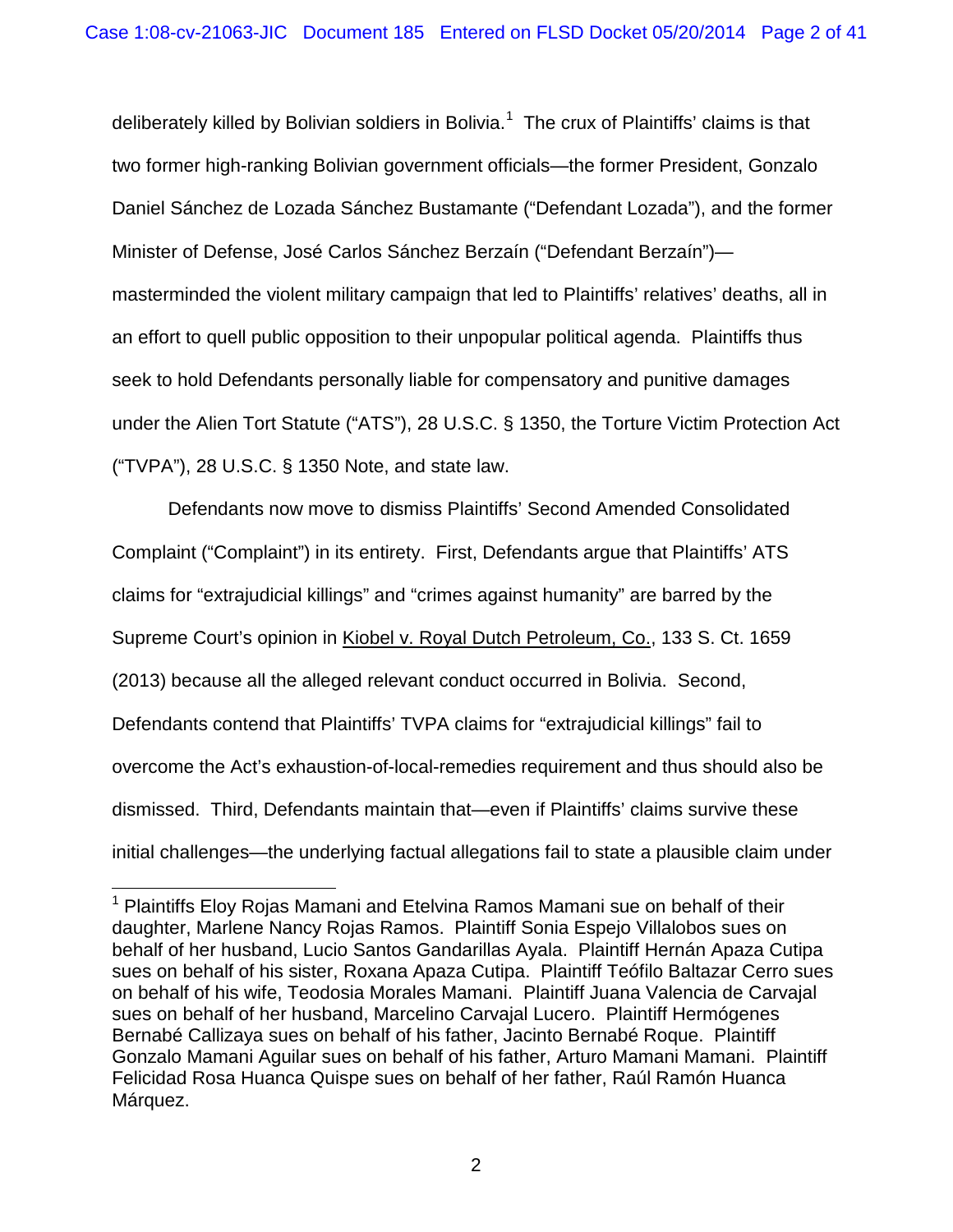either the ATS or the TVPA. Fourth and finally, Defendants urge the Court to decline supplemental jurisdiction over Plaintiffs' state-law claims for "wrongful death" because they involve "novel or complex issues" of Bolivian law.

# **II. FACTUAL BACKGROUND[2](#page-1-0)**

# **A. The "Water War"**

The tale of this case, as Plaintiffs tell it, begins in December 1999 during the socalled "Water War" in Bolivia. Compl.  $\P$  29.<sup>[3](#page-2-0)</sup> At that time, the Bolivian government faced widespread protests against its decision to privatize the water supply in a region of Bolivia. Id. To quash the public opposition, the government used force against the protestors, leading to several deaths and hundreds of injuries. Id. As a result of escalating protests over the violence, the government ultimately abandoned its privatization project. Id.

# **B. The "Gas War"**

Several years later, in June 2002, Defendant Lozada was elected to a second term as President of Bolivia with 22% of the vote.<sup>[4](#page-2-1)</sup> ld. ¶ 32. He initially appointed Defendant Berzaín as Minister of the Presidency. Id. One of their administration's objectives was to export Bolivia's natural gas to the United States and Mexico through Chile—another widely unpopular idea. Id. ¶¶ 33-34. Both Defendants anticipated that

 $2$  This background is derived from the non-conclusory factual allegations in the Complaint, which the Court accepts as true and construes in the light most favorable to Plaintiffs in reviewing Defendants' Motion. World Holdings, LLC v. Fed. Republic of Germany, 701 F.3d 641, 649 (11th Cir. 2012) (citation omitted).

<span id="page-2-2"></span><span id="page-2-0"></span><sup>&</sup>lt;sup>3</sup> All docket citations in this Order refer to Case No. 07-22459-CIV-COHN.

<span id="page-2-1"></span> $4$  Defendant Lozada previously served as President from August 1993 to August 1997. Compl. ¶ 13.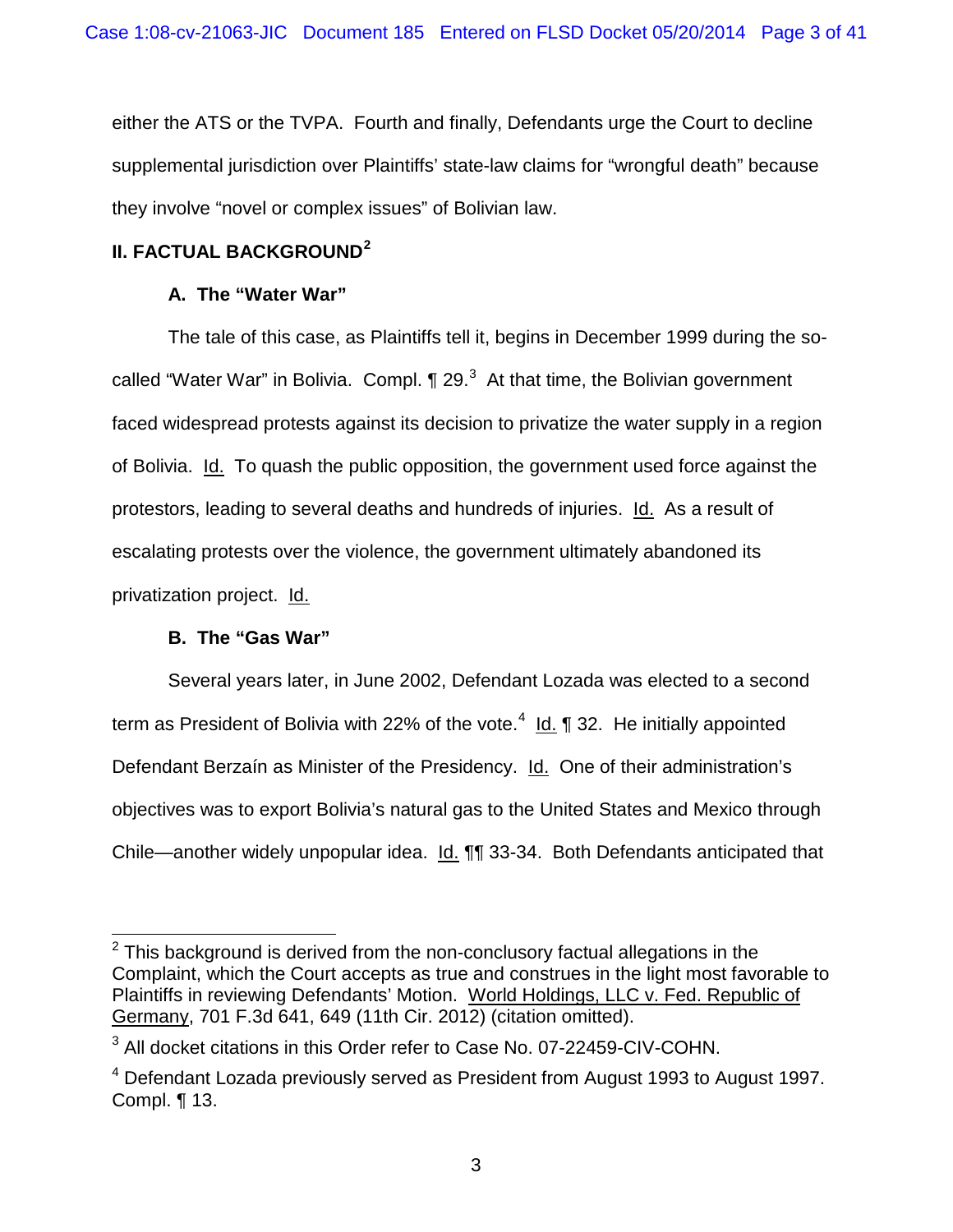this goal, like the prior administration's attempt to privatize the water supply, would likely trigger widespread public protests. Id. ¶ 34.

That is why before taking office Defendants met and discussed "a plan to systematically use unlawful, lethal force against civilians" to quash and deter public opposition to their political agenda. Id. ¶ 30. In 2001, for instance, Defendants met with members of their political party to strategize as to how they could avoid another "Water War." Id. They discussed using "overwhelming force" to quell protests. Id. Defendant Berzaín, for his part, proposed using "highly trained military troops from Beni in the east of Bolivia, who would be willing and able to kill large numbers of civilians." Id. In his estimation, "they would have to kill 2,000 or 3,000 people." Id. Defendant Lozada "explicitly agreed" with him. Id.

After assuming power in August 2002, Defendants continued to strategize with their political and military colleagues about the need to kill civilians to overcome opposition to their plans. Id. 1 31; see also 11 50, 71, 78, 80-81, 83-85, 93, 95, 100-02, 108, 125-26, 130. Defendants also began laying the foundation to implement their strategy. Id. ¶ 35. Defendant Lozada appointed a new Army Commander, who issued a secret "Manual on the Use of Force." Id. **[1]** 36-37. By its own terms, the Manual was prepared because Bolivia was "in a constant state of convulsion and social conflict and the Army, in order to carry out its constitutionally mandated mission, must be charged with maintaining legally constituted rule of law." Manual on the Use of Force [DE 183-3] at 2. $5$  To this end, the Manual prescribed, among other things, the circumstances under

<span id="page-3-0"></span><sup>&</sup>lt;sup>5</sup> As a general rule, courts may not consider anything beyond the four corners of the complaint and any documents attached thereto in reviewing a motion to dismiss. Financial Sec. Assur., Inc. v. Stephens, Inc., 500 F. 3d 1276, 1284 (11th Cir. 2007). There is an exception, however, "in cases in which a plaintiff refers to a document in its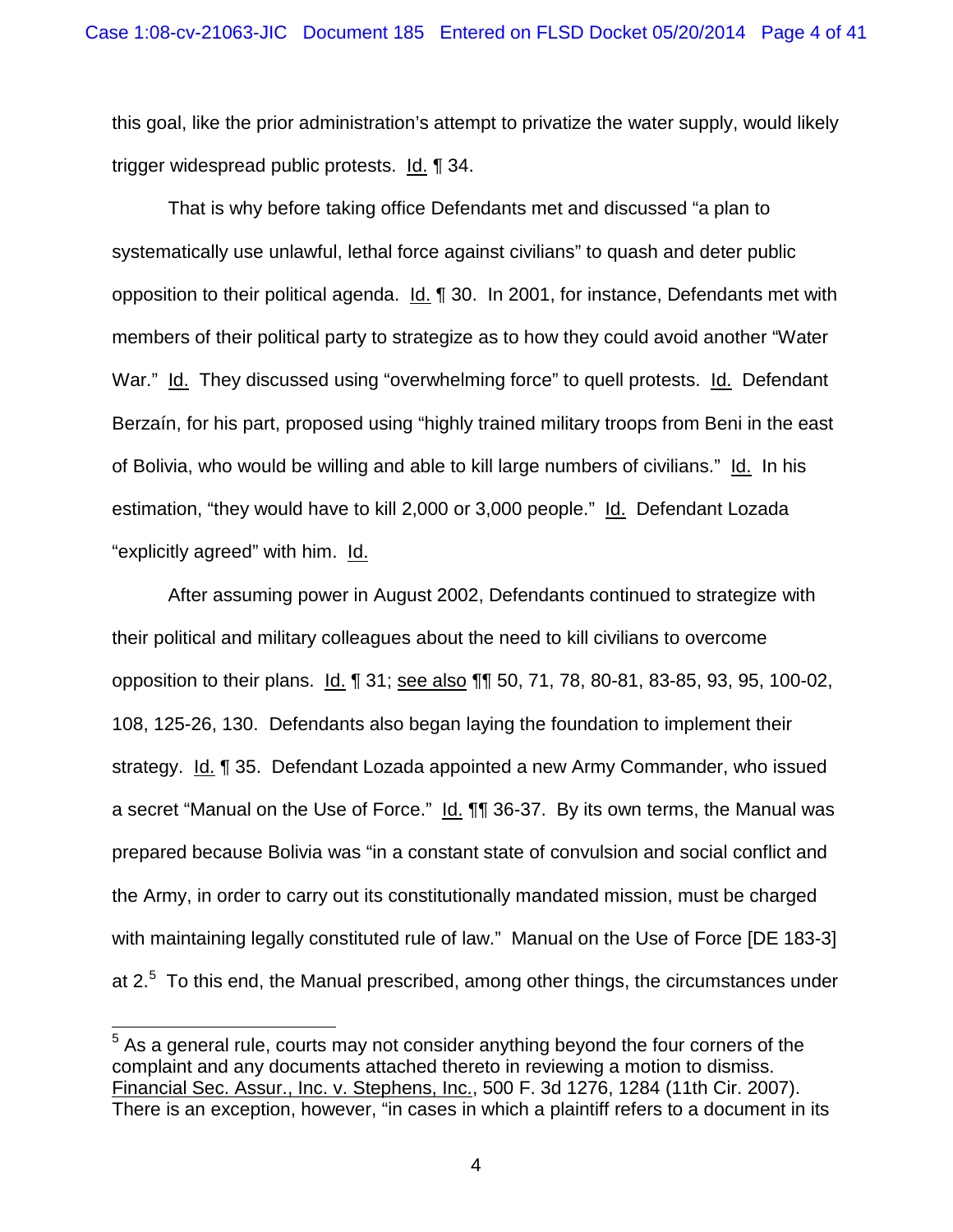in the military could use "force" in response to "acts of vandalism, crimes, roadblocks, marches, demonstrations, etc. carried out by subversive criminals." Id. at 13.

Defendant Lozada then promulgated a two-page secret "Republic Plan." Compl. ¶ 38. Its mission was to engage the military "in support operations to ensure the stability of the Republic, on orders, in their jurisdiction, in order to guarantee the rule of law and the exercise of constitutional rights." Republic Plan [DE 183-4] at 1. To achieve this mission, the Republic Plan instructed the military to apply "Principles of Mass and Shock"<sup>[6](#page-3-0)</sup> to, among other things, control civil disturbances, support the national police, and remove roadblocks.<sup>[7](#page-4-0)</sup> ld.

# **1. Defendants' Plan in Action**

Several protests began around Bolivia in early 2003. Compl. ¶¶ 42-46. But

instead of pursuing peaceful solutions, Defendants deployed the military to defeat the

protests with force, resulting in about 40 deaths and over 200 injuries. Id. On February

13, 2003, for instance, military sharpshooters shot and killed a bricklayer working on a

roof, as well as the nurse who went to assist him, before shooting a doctor wearing a

 $\overline{a}$ complaint, the document is central to its claim, its contents are not in dispute, and the defendant attaches the document to its motion to dismiss." Id. (citations omitted). This is such a case.

 $6$  Plaintiffs explain, and Defendants do not dispute, that "Principles of Mass and Shock" are war tactics that call for the "application of the maximum combat force . . . to obtain superiority over the enemy." Response at 6.

<span id="page-4-1"></span><span id="page-4-0"></span> $7$  While Plaintiffs allege that the Republic Plan explicitly authorized the military "to shoot and kill unarmed civilians on sight, independent of any legitimate law enforcement needs," Compl. ¶ 38, this allegation contradicts the Republic Plan's text. The Court, therefore, does not accept this specific allegation as true in reviewing Defendants' Motion. See Griffin Indus., Inc. v. Irvin, 496 F.3d 1189, 1206 (11th Cir. 2007) ("[W]hen the exhibits contradict the general and conclusory allegations of the pleading, the exhibits govern."). As explained below in footnote 25, however, the Republic Plan's text in general does not necessarily contradict (and thus does not control over) Plaintiffs' larger theory of this case.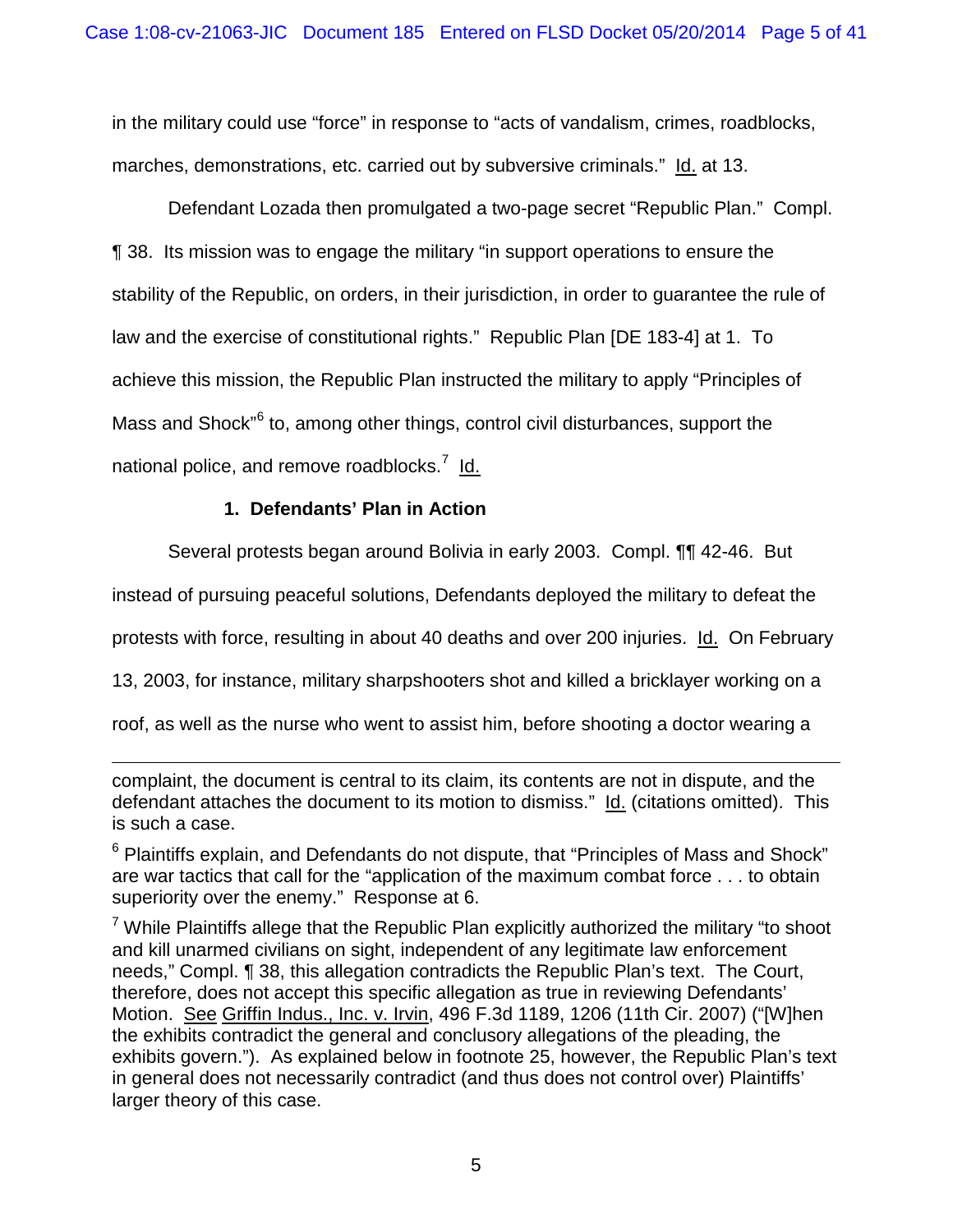Red Cross vest who tried to treat them both. Id. ¶ 46. In response to public outrage over the violence, Defendant Berzaín and others resigned from the Cabinet. Id. ¶ 47.

Over the following months, numerous people inside and outside the government warned Defendant Lozada that the use of force against protestors was unlawful and would lead to many deaths. Id. ¶ 48. They urged him to employ non-lethal responses instead; for example, Ricardo Calla, a Bolivian anthropologist, specifically warned Defendant Lozada that he was about to "taint his hands with blood," and that his "trigger happy" associates would lead to a massacre if he continued to give them power. Id. But Defendant Lozada was unmoved. Id. ¶ 50. Instead, Defendants and other government officials once again debated how many Bolivians would have to die to suppress popular movements. Id. Defendant Berzaín surmised that "999 deaths were not enough, but that 1,000 would be sufficient." Id.

In August 2003, Defendant Lozada officially brought Defendant Berzaín back into his Cabinet as the Minister of Defense.<sup>[8](#page-4-1)</sup> Ld. ¶ 55. The next month, farmers, union members, and students began peaceful protests around the country, asserting various demands. Id. ¶ 56. Yet again the government refused to negotiate. Id. Rather, on September 9, 2003, Defendant Berzaín set up a "war room" to direct responses to the growing protests. Id. ¶ 57. Two days later, the Commander in Chief of the Armed Forces declared a "Red Alert" in Bolivia—the equivalent of a state of war in which the

<span id="page-5-0"></span><sup>&</sup>lt;sup>8</sup> As the President and Minister of Defense, Defendants were the highest commanders of (and had the ultimate authority over) the Bolivian military. Compl. ¶ 36.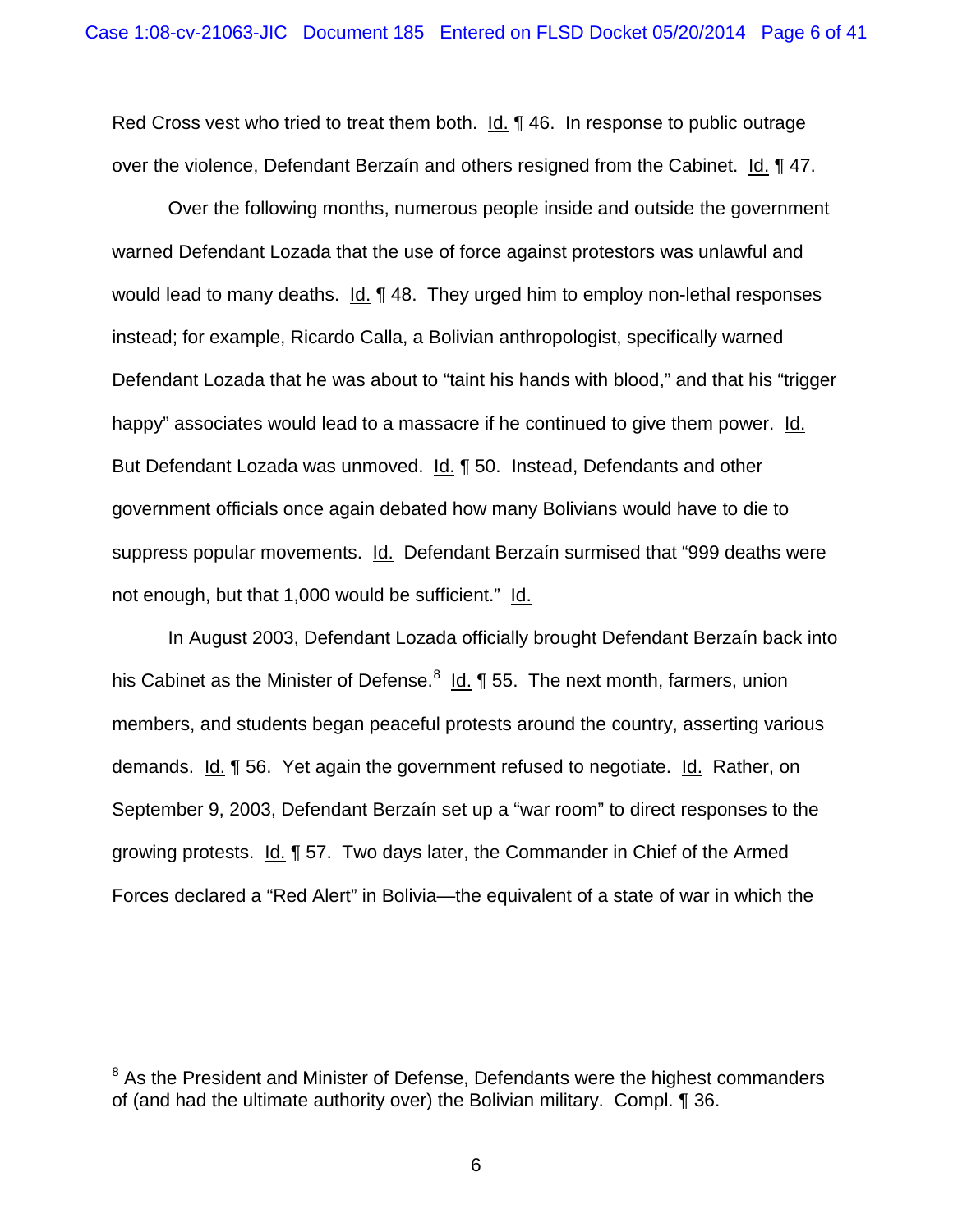military is authorized to shoot and kill "enemy combatants." Id. ¶ 58. No actual "enemy combatants," however, were present in Bolivia at that time.<sup>[9](#page-5-0)</sup> ld. ¶ 79.

#### *a. Warisata*

By mid-September, protestors had blocked the road to Sorata, a small town several hours from Bolivia's capital city of La Paz. Id. ¶¶ 58, 62. The roadblock stranded many people, including foreign tourists. Id. ¶ 62. In response, Defendant Berzaín, acting pursuant to Defendant Lozada's orders, directed the military to clear the road and rescue the foreign tourists. Id. ¶ 63. Defendants remained in telephone contact throughout the ensuing military operation. Id. ¶ 65.

Early on the morning of September 20, a military convoy heading to the roadblock in Sorata entered the town of Warisata. Id. 166. While there, soldiers shot and beat villagers even though no one was shooting at the soldiers. Id. The convoy then continued on to Sorata, arriving at the roadblock around the same time as a helicopter carrying Defendant Berzaín. Id. ¶ 67. As a crowd gathered, Defendant Berzaín shouted, "Get those Indians off the roads or I'm going to put a bullet in them." Id. After loading the tourists onto buses, the convoy then headed back to Warisata, shooting at and killing several civilians as they ran for safety. Id. ¶ 69. Around 3:00 p.m., a second military contingent entered Warisata and began shooting in all directions. Id. 170. Two policemen were injured, and one soldier was killed. Id.

<span id="page-6-0"></span>Around 4:00 p.m., Defendants ordered the military "to take Warisata." Id. ¶ 71. Defendant Lozada signed a written order dictated by Defendant Berzaín, directing the

 $9$  According to Plaintiffs, at all relevant times, Defendants repeatedly justified their use of military force against civilians by knowingly making the false claim that the government was facing an organized armed rebellion supported by foreign organizations. See, e.g., Compl. ¶¶ 41, 52, 72, 84.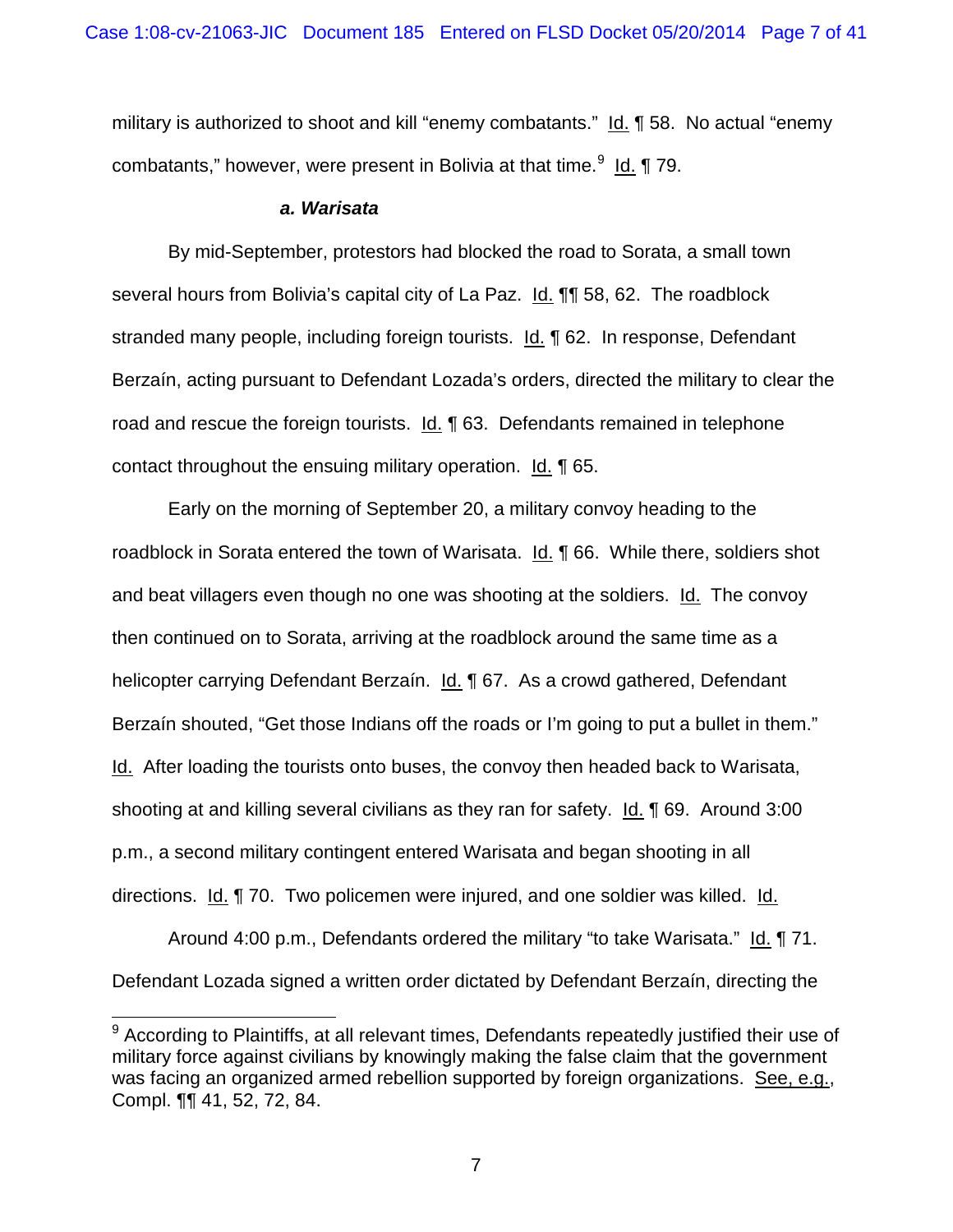military to use "necessary force" to restore order "[i]n light of the grave aggression by a guerilla group against the forces of public order in Warisata." Id. ¶ 72. Defendants knew at that time, however, that their claim of an insurgency was false. Id. ¶ 79.

Multiple Special Forces units participated in "taking" Warisata that afternoon, including units that Defendant Lozada had under his direct command. Id. ¶ 74. Soldiers were ordered to use lethal munitions and to shoot "at anything that moved." Id. ¶ 73. When eight-year-old Marlene Nancy Rojas Ramos moved to look out a window in her home, far from the site of any protests, a sharpshooter fatally shot her from a distance of about 75 yards. Id. ¶ 75. No other bullets hit the house either before or after the shooting. Id.

At a Cabinet meeting that evening—and after hearing a report on that day's military operations—Defendant Lozada took full responsibility for the violence. Id. ¶ 80. Vice-President Carlos Mesa, for his part, criticized the civilian deaths and urged Defendants to negotiate with the protestors instead of using force. Id ¶ 81. But Defendants refused. Id. Instead, during a meeting the following day, they agreed to falsely blame the violence on "subversives." Id. ¶ 83. They also agreed that the military would take additional actions against "subversion" to obtain "military control" over certain areas in Bolivia. Id. Defendant Berzaín said that he would take full responsibility for the operations. Id.

Triggered in part by the violence in Warisata, more protests began around the country. Id. ¶¶ 86, 89. The protestors demanded an end to both the violence and the government's plan to export Bolivia's natural gas. Id. ¶ 86. But the government instead responded by deploying more troops. Id. 11 89, 91-92. In early October 2003,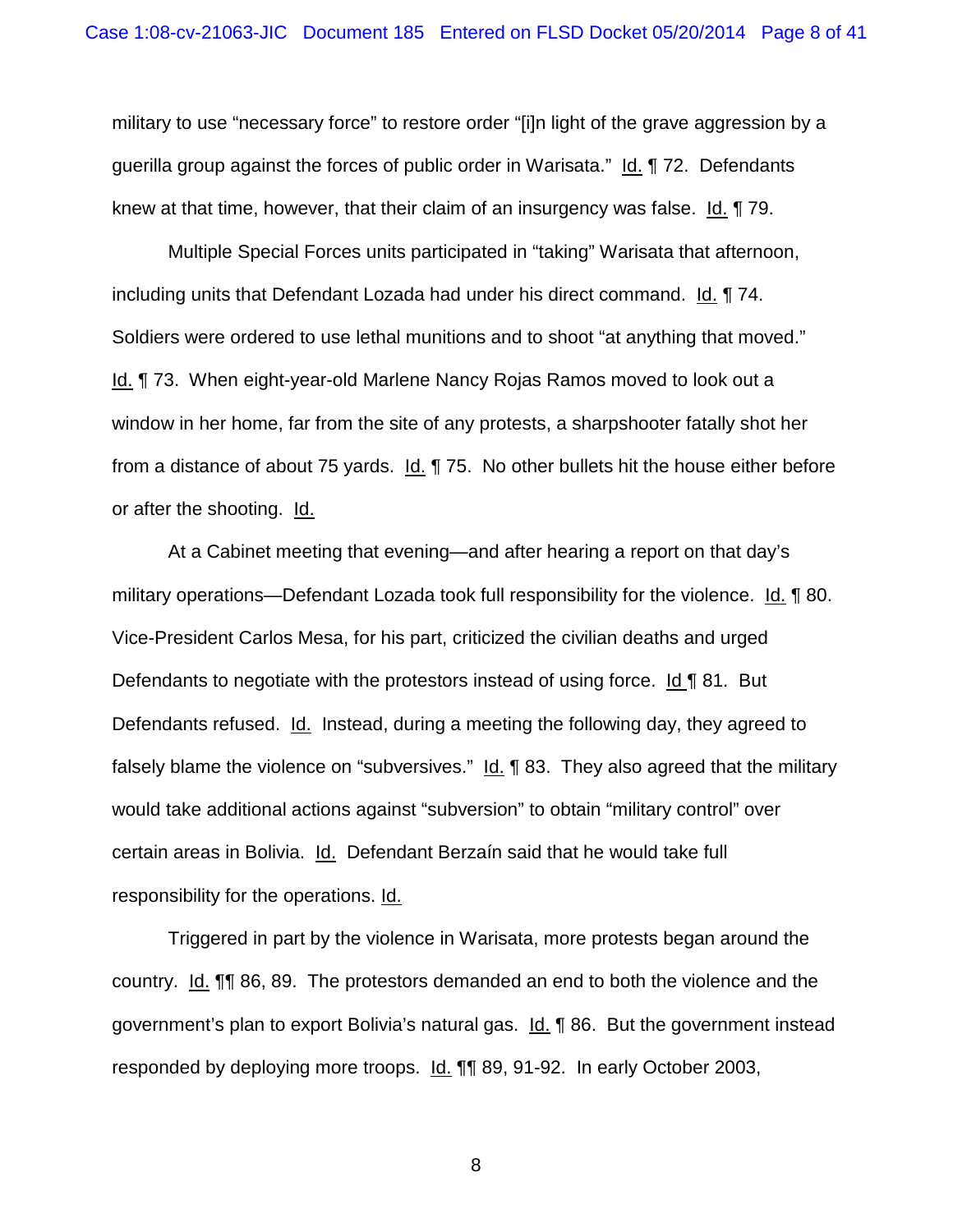government officials and community leaders pleaded with Defendant Lozada to resolve the escalating protests peacefully. Id. ¶ 90. Yet again he refused. Id. Instead, he instructed Defendant Berzaín not to "lower his arms" against the protesters, assuring him he had full presidential support. Id. 193. So when the governor of La Paz later negotiated a truce with the protesters, Defendant Lozada became livid, rejected the truce, and refused to cease military operations. Id. 188. Defendant Berzaín, in turn, told business and military leaders that "there will be deaths, but there will also be gasoline." Id. ¶ 95.

On October 11, 2003, several religious leaders met with Defendant Lozada and volunteered to act as peacemakers. Id. 102. Defendant Lozada's message for the protesters was: "if they want dialogue for gas, they'll have dialogue, but if they want war for the gas, they'll have war, and we will shoot all the violent people in El Alto." Id. Continuing to rely on a knowingly false justification that Bolivia was rife with insurgents, Defendant Lozada then issued two directives authorizing the military to combat "subversion" in El Alto and La Paz. Id. ¶ 108.

#### *b. El Alto*

In accordance with those directives, the military conducted operations in El Alto on October 12, 2003, during which officers ordered soldiers to shoot civilians. Id. ¶¶ 104-11. Soldiers thus marched through residential neighborhoods, firing at people without warning. Id. 111. Thirty individuals died that day, including four of Plaintiffs' relatives even though none were involved in any demonstration or posed any threat. Id. ¶ 104.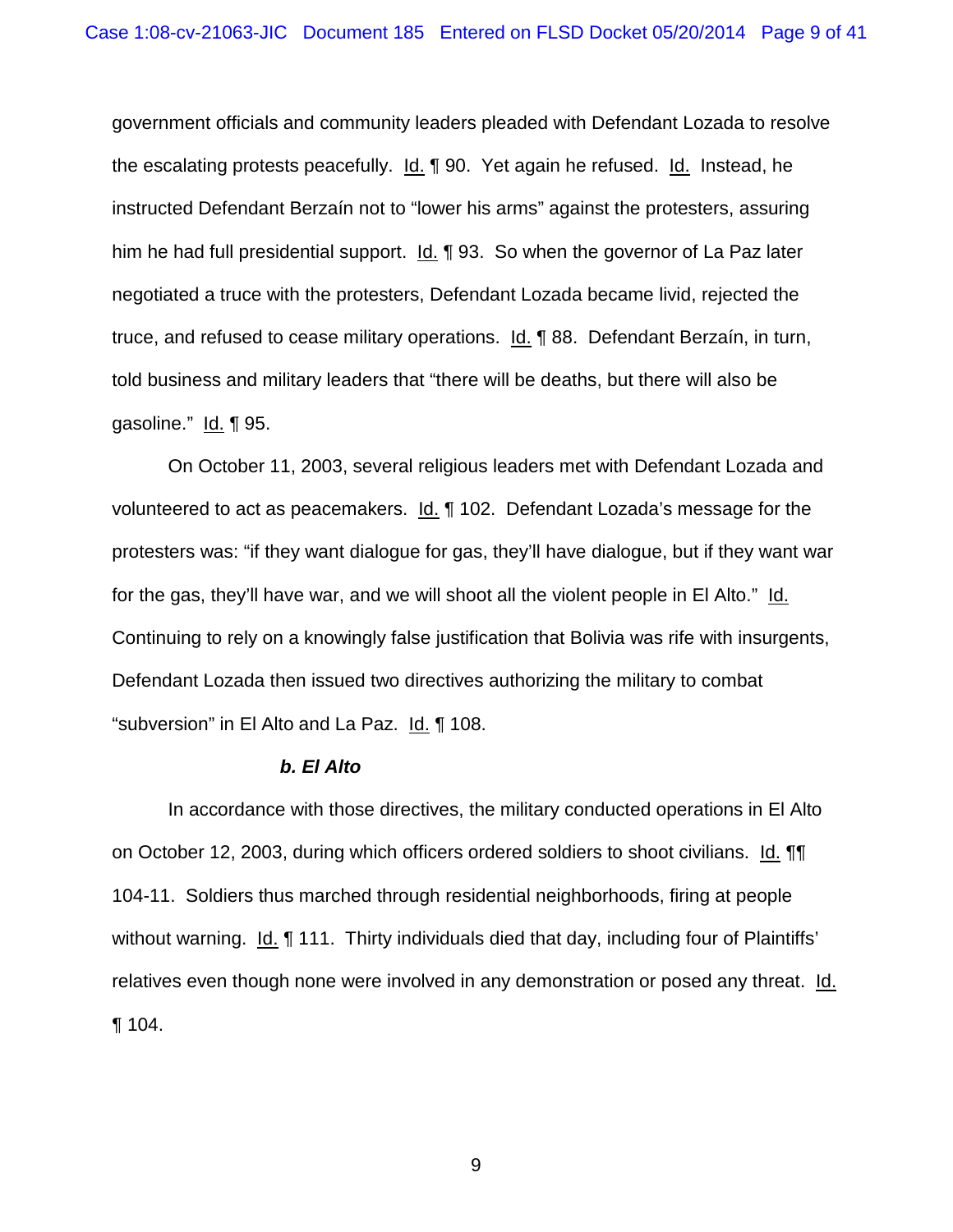On one side of the city, far from any protests, thirty-nine-year-old and pregnant Teodosia Morales Mamani was visiting her sister's home. Id. ¶ 112. Several family members looked out the window inside the home and saw soldiers marching down the street, yelling at people looking out of their windows: "What are you looking at? I'll kill you!" and "Shoot them, damn it!" Id. Morales was sitting next to that window when a soldier fired at the apartment. Id. ¶ 113. The bullet hit Morales in the abdomen, killing her and her unborn child. Id. A soldier also fatally shot nineteen-year-old Roxana Apaza Cutipa while she was on the roof of her house, far from any protests. Id. ¶ 115. Another soldier fatally shot fifty-nine-year-old Marcelino Carvajal Lucero from a distance of 19 yards as he went to close a window in his house. Id. ¶ 116. Across the city near the gas plant, a soldier fatally shot Lucio Santos Gandarillas Ayala as he ran for cover. <u>ld.</u> ¶ 120.

Later that day, Vice President Carlos Mesa told Defendant Lozada, "These deaths are going to bury you." Id. 125. Defendant Lozada replied, "I'm too old to change." Id. That evening, Defendant Berzaín told military leaders that they were bound to obey orders from Defendant Lozada, who was responsible for the military's actions.  $Id. \P 126$ .

#### *c. South of La Paz*

On October 13, 2003, the military conducted operations in an area south of La Paz to prevent protestors from entering the capital. Id. 131. Soldiers were ordered to "shoot at any head that you see." Id. ¶ 136. They did as ordered but eventually ran out of ammunition. Id. ¶ 137. Defendant Berzaín then flew into the area in a helicopter, ordering soldiers in the helicopter to shoot at people below on the ground. Id. The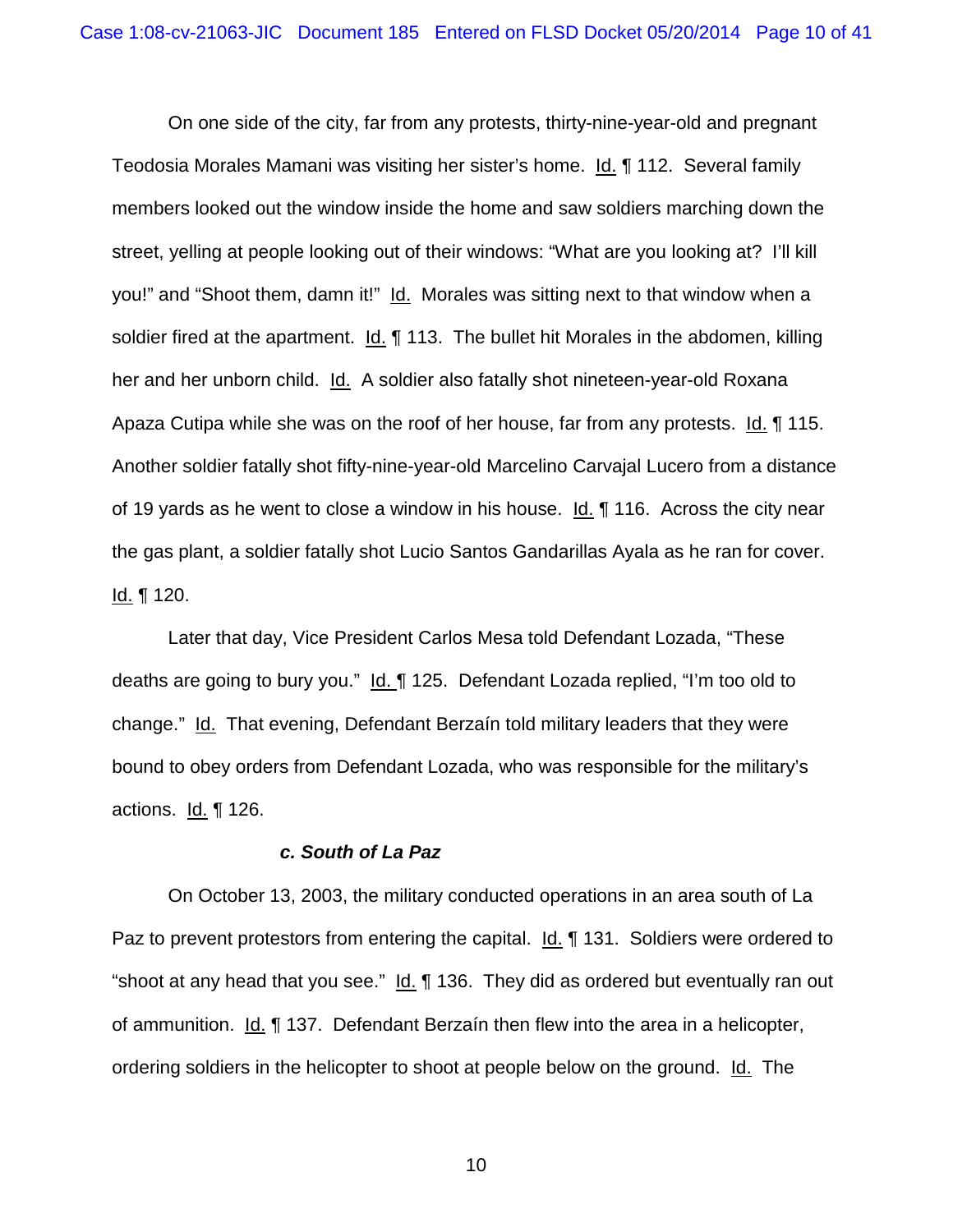helicopter circled the area twice, firing at civilians. Id. It then landed to offload ammunition for the soldiers. Id. The soldiers then resumed shooting with renewed intensity. Id. At some point that morning, one soldier was killed by a sharpshooter. Id. ¶ 135.

Soldiers were then ordered to chase unarmed civilians into the hills with gunfire. Id. ¶ 138. They killed seven civilians over the next several hours, including three of Plaintiffs' relatives. Id. A soldier fatally shot Jacinto Bernabé Roque as he tried to hide in the hills. Id. ¶ 140. Similarly, Arturo Mamani Mamani was also in the hills when a soldier fatally shot him.  $Id. \P 141$ . Later that afternoon, as the convoy moved through a nearby village, the soldiers continued to shoot at unarmed civilians. Id. ¶ 144. A solider fatally shot Raúl Ramón Huanca Márquez as he tried to take cover behind a building. <u>ld.</u> ¶ 145.

#### **2. Defendants Flee to the United States**

During the military operations in September and October 2003, Bolivian soldiers killed 58 people, including women and children, and injured over 400 others. Id. ¶ 6. In light of the mounting civilian death toll, various government officials, including Vice President Carlos Mesa, denounced Defendants' policies. Id. ¶¶ 146-47. Vice President Carlos Mesa stated that he could not return to the government because "the defense of ethical principles, a moral vision, and a basic concept of the defense of life, prevent me from returning to be part of the current government of the nation." Id. 159. The mayor of La Paz, for his part, said that "a death machine has been installed in the government, and only the resignation of the head of state can stop it." Id. ¶ 149. But Defendant Lozada appeared on television and said that he would not resign; instead, he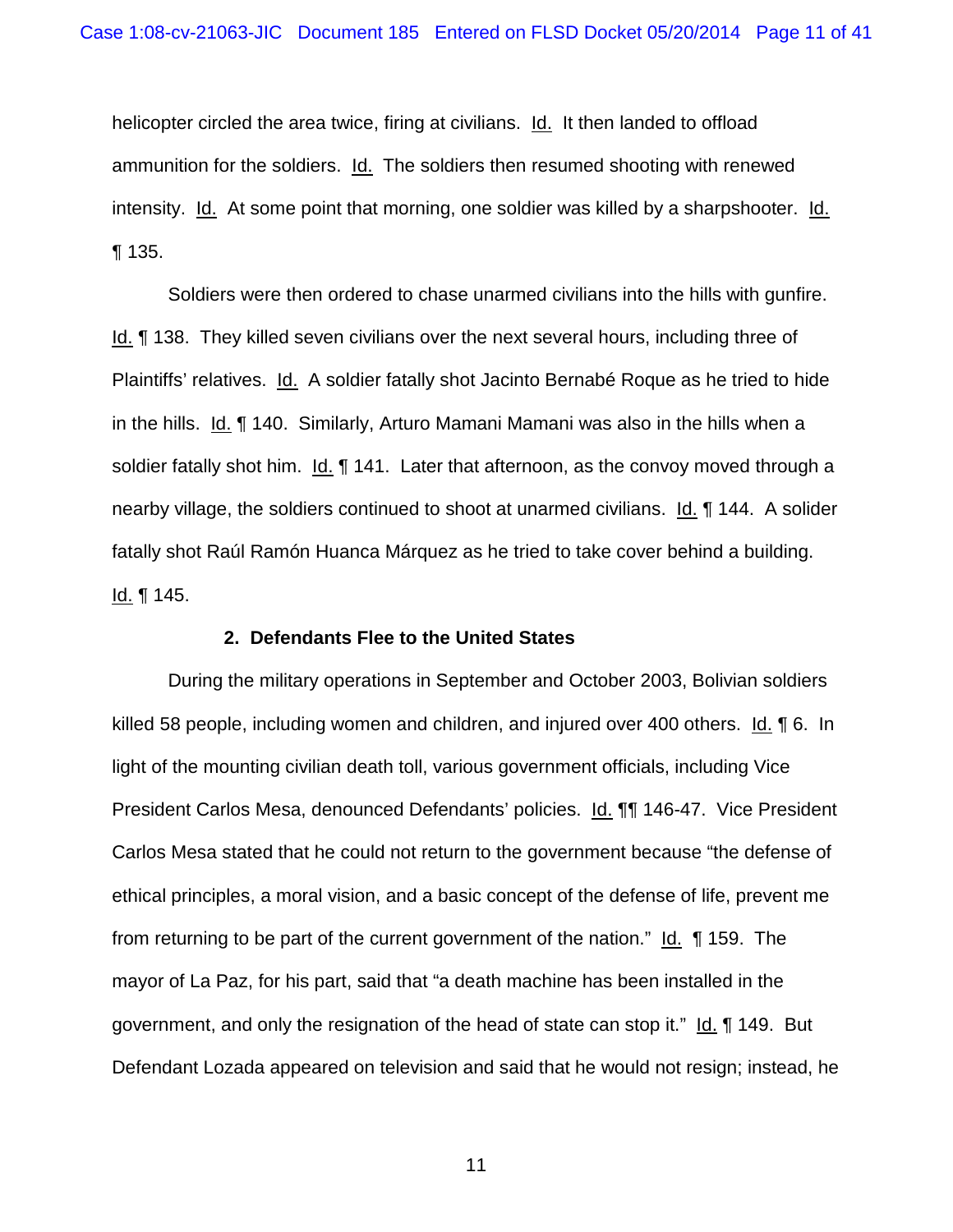falsely claimed that Bolivia was "threatened by a massive subversive project, organized and financed by foreign sources in order to destroy Bolivian democracy." Id. ¶ 148.

On October 15, 2003, Defendant Berzaín commended the military for strictly following Defendants' orders. Id. 156. Two days later, however, the United States Embassy withdrew its support for Defendant Lozada and his government. Id. ¶ 164. He resigned later that day. Id. Both Defendants then fled to the United States, where they currently reside.<sup>10</sup> ld. ¶¶ 13-15, 164.

## **III. PROCEDURAL HISTORY**

Plaintiffs initially sued Defendant Berzaín in this District but sued Defendant Lozada in the District of Maryland. The District of Maryland subsequently transferred its case to this Court, which consolidated the two cases for pretrial purposes. Plaintiffs then filed a seven-count consolidated complaint against Defendants for (1) extrajudicial killings under the TVPA and ATS; (2) crimes against humanity and (3) violation of the rights to life, liberty and security of person and freedom of assembly and association under the ATS; and (4) wrongful death, (5) intentional infliction of emotional distress, (6) negligent infliction of emotional distress, and (7) negligence under state law. See DE 77. Defendants moved to dismiss. See DE 81.

<span id="page-11-0"></span> $10$  In their Motion, Defendants paint a different portrait of the facts, relying on documents incorporated by reference in the Complaint as well as additional documents attached to their Motion (such as Department of State Reports, State Department Communications, Department of Defense Rules, and certain media materials). Defendants also filed a motion asking the Court to take judicial notice of these additional documents. See DE 184. The Court, however, did not consider or rely upon the additional documents submitted by Defendants in ruling on their Motion (except for the ones incorporated by reference in the Complaint). That said, even if the Court had taken judicial notice of the additional documents, they would not have altered the Court's conclusion herein because a veritable dispute exists as to the factual circumstances of this case. The Court, therefore, denies Defendants' motion for judicial notice as moot.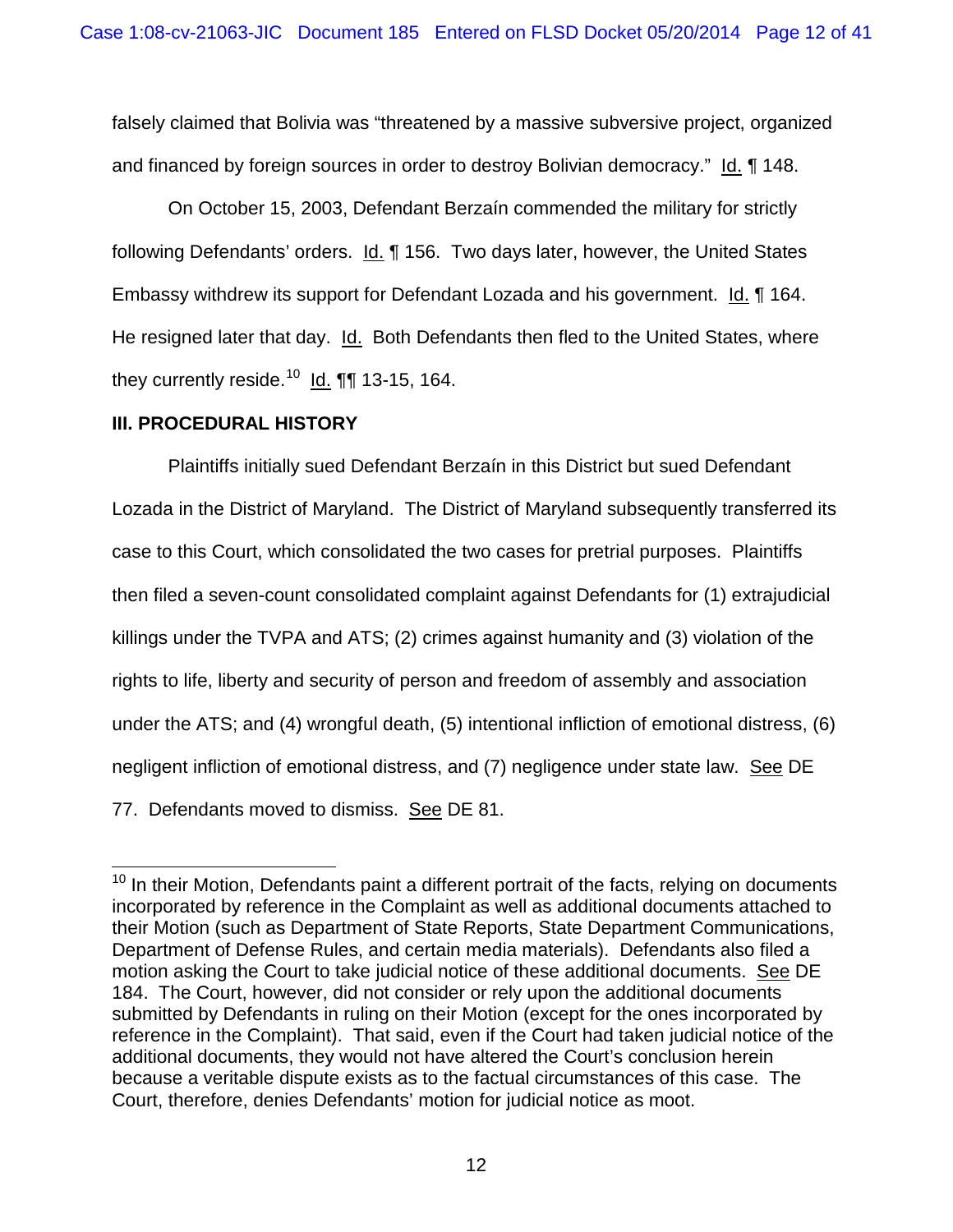This Court—per then-District Judge Adalberto Jordan—issued two separate orders on Defendants' motion. In the first order, the Court dismissed without prejudice Plaintiffs' TVPA claims for failure to exhaust "adequate and available" remedies in Bolivia. See DE 124. In the second order, the Court rejected Defendants' jurisdictional challenges under the political question doctrine, the act-of-state doctrine, and head-ofstate immunity. See DE 135. It also found that Plaintiffs had stated plausible claims for extrajudicial killings and crimes against humanity under the ATS, but had not done so for their remaining ATS claims. Id. at 21-34. The Court further found that Plaintiffs' wrongful death claims were timely, but rejected the remaining state-law claims as barred by the Bolivian statute of limitations. Id. at 34-39.

As relevant here, Defendants were then granted leave to pursue an interlocutory appeal of the legal sufficiency of Plaintiffs' ATS claims. This Court stayed these proceedings pending the outcome. In the end, the Eleventh Circuit reversed and remanded with instructions to dismiss, holding that Plaintiffs had not alleged facts sufficient to state a plausible claim under the ATS. See Mamani v. Berzaín, 654 F.3d 1148 (11th Cir. 2011).

On remand, this Court stayed further proceedings pending the Supreme Court's opinion in Kiobel v. Royal Dutch Petroleum, Co., 133 S. Ct. 1659 (2013). After Kiobel was decided on April 17, 2013, the Court lifted the stay and granted Plaintiffs leave to amend. Plaintiffs then filed the four-count Complaint that is presently before the Court, asserting claims for extrajudicial killings under the ATS (Count I) and the TVPA (Count II), crimes against humanity under the ATS (Count III), and wrongful death (Count IV)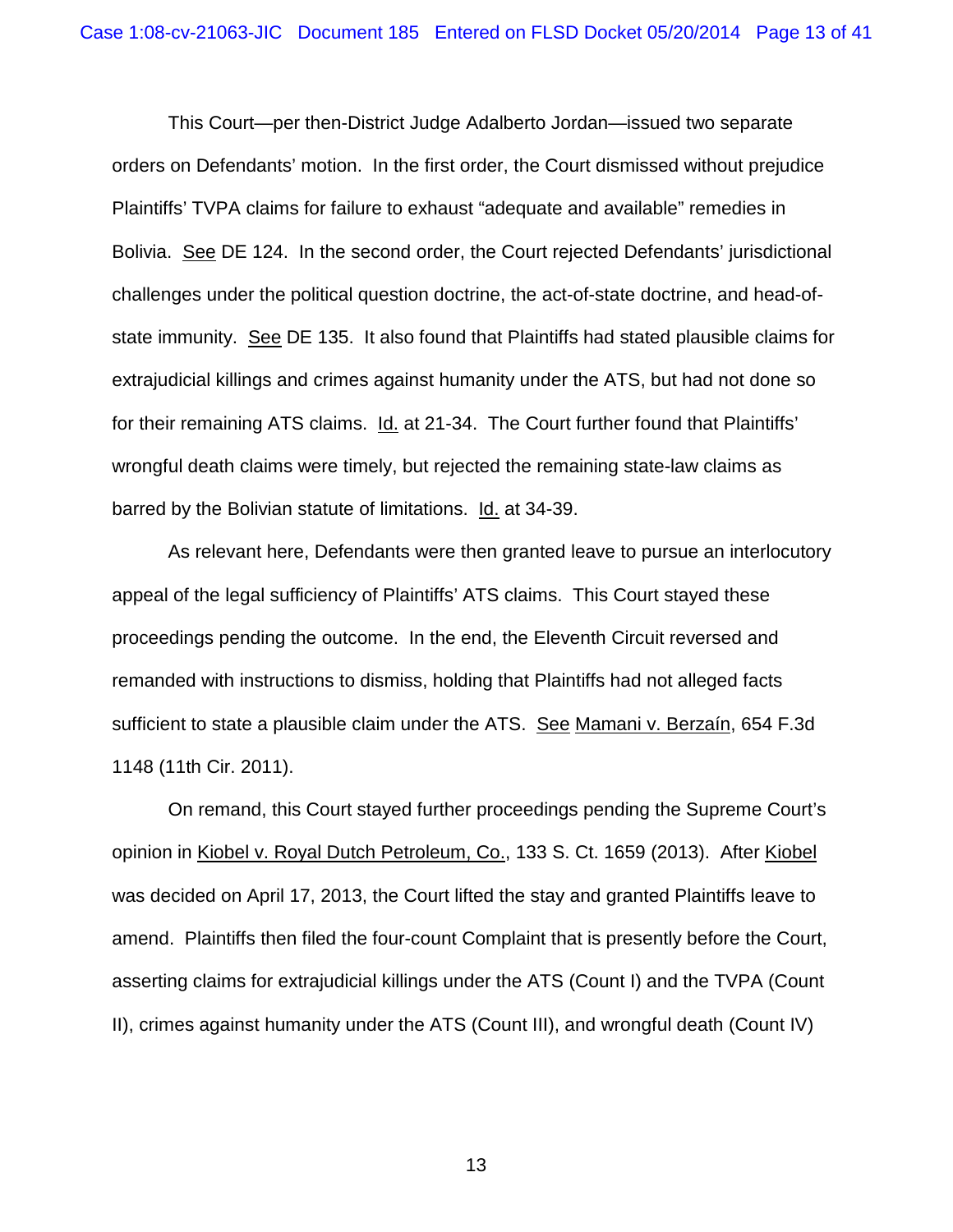under state law. Defendants now challenge the Complaint on both jurisdictional and substantive grounds under Federal Rules of Civil Procedure 12(b)(1) and (b)(6)*.*

#### **IV. LEGAL STANDARDS**

#### **A. Federal Rule of Civil Procedure 12(b)(1)**

Defendants move to dismiss Plaintiffs' TVPA claims for failure to exhaust local remedies. The Court reviews this aspect of Defendants' Motion as a jurisdictional challenge under Rule 12(b)(1). See Mohammed v. Rumsfeld, 649 F.3d 762, 775 (D.C. Cir. 2011) ("[W]e view the failure to exhaust administrative remedies as jurisdictional."); see also Escarria-Montano v. U.S., 797 F. Supp. 2d 21, 22 (D.D.C. 2011) (granting motion to dismiss TVPA claims for failure to exhaust local remedies under Rule 12(b)(1)). Jurisdictional challenges may be either "facial" or "factual." Carmichael v. Kellogg, Brown & Root Servs., Inc., 572 F.3d 1271, 1279 (11th Cir. 2009) (citation omitted). A "facial" challenge is "based solely on the allegations in the complaint." Id. A "factual" challenge, on the other hand, permits courts to "consider extrinsic evidence." Id. In doing so, courts are "free to weigh the facts and [are] not constrained to view them in light most favorable to [the plaintiff]." Id.

Additionally, Defendants also move to dismiss Plaintiffs' ATS claims for lack of subject-matter jurisdiction. In reviewing this aspect of Defendants' Motion, the Court merges "Rule 12(b)(1) scrutiny with that of Rule 12(b)(6)" to determine whether Plaintiffs have stated a plausible claim. Best Med. Belgium, Inc. v. Kingdom of Belgium, 913 F. Supp. 2d 230, 236 (E.D. Va. 2012). If Plaintiffs fail to state a plausible claim under the ATS, then the Court lacks subject-matter jurisdiction. Id.; see also Sinaltrainal v. Coca-Cola Co., 578 F.3d 1252, 1269 (11th Cir. 2009) (affirming dismissal of ATS claims for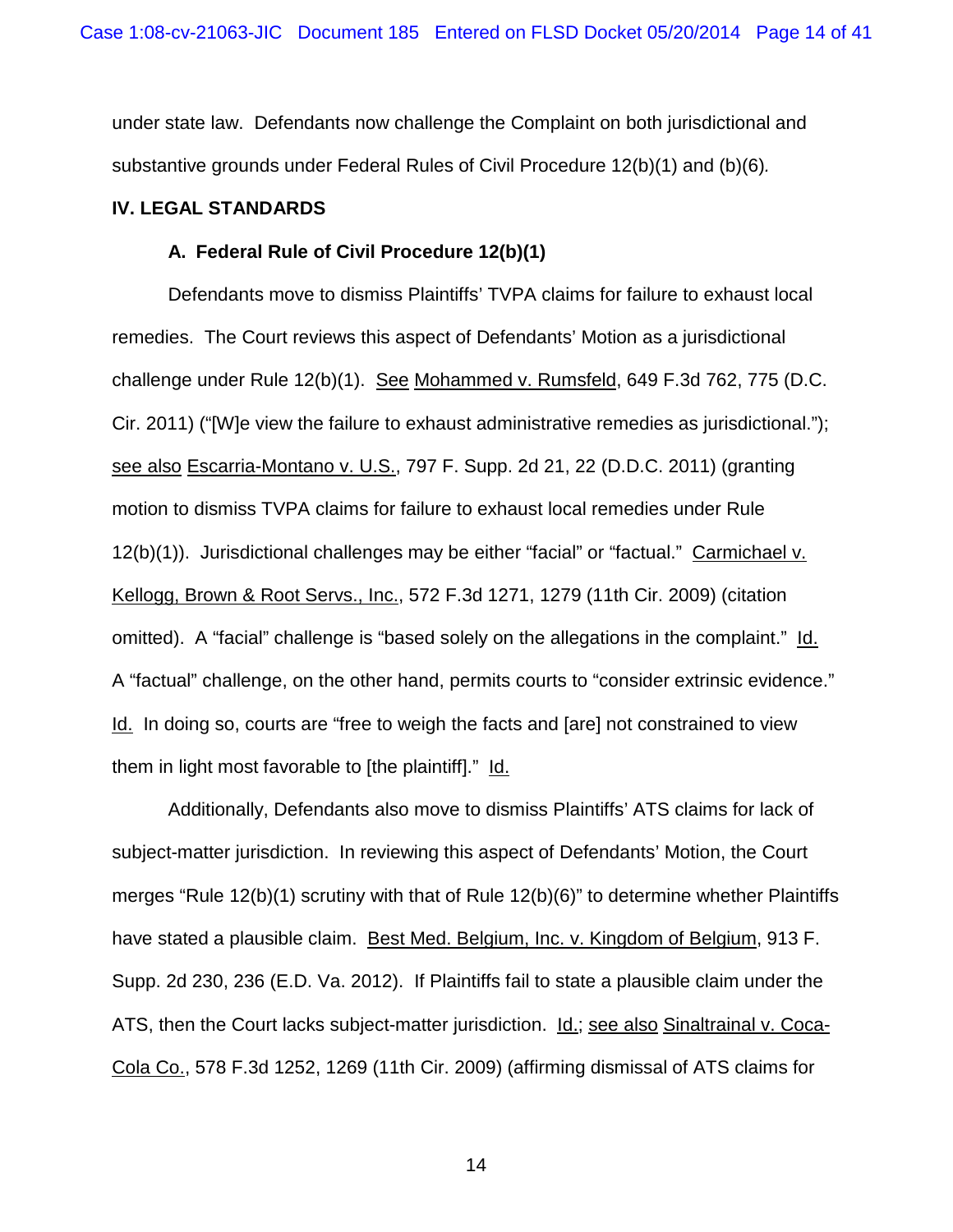lack of subject-matter jurisdiction because plaintiffs failed to state plausible claim), abrogated on other grounds by Mohamad v. Palestinian Auth., 132 S. Ct. 1702 (2012).

## **B. Federal Rule of Civil Procedure 12(b)(6)**

To state a plausible claim for relief, Plaintiffs' Complaint must contain sufficient non-conclusory factual allegations to allow the Court "to draw the reasonable inference that [Defendants are] liable for the misconduct alleged." Ashcroft v. Iqbal, 556 U.S. 662, 678 (2009) (citing Bell Atl. Corp. v. Twombly, 550 U.S. 554, 556 (2007)). This requires "more than a sheer possibility" that Defendants have "acted unlawfully." Id. While Plaintiffs need not include "'detailed factual allegations,'" they must plead "more than an unadorned, the-defendant-unlawfully-harmed-me accusation." Id. (quoting Twombly, 550 U.S. at 555). "And, of course, a well-pleaded complaint may proceed even if it strikes a savvy judge that actual proof of those facts is improbable, and 'that a recovery is very remote and unlikely.'" Twombly, 550 U.S. at 556 (quoting Scheuer v. Rhodes, 416 U.S. 232, 236 (1974)).

## **V. DISCUSSION**

## **A. The Alien Tort Statute**

The First Congress enacted the ATS as part of the Judiciary Act of 1789. The ATS vests "original jurisdiction" in federal district courts over "any civil action by an alien for a tort only, committed in violation of the law of nations or a treaty of the United States." 28 U.S.C. § 1350. Here, Plaintiffs claim that Defendants violated the law of nations by orchestrating extrajudicial killings and crimes against humanity as part of a violent military campaign designed to quell public opposition to their political agenda in Bolivia. Defendants, however, argue that the Court lacks subject-matter jurisdiction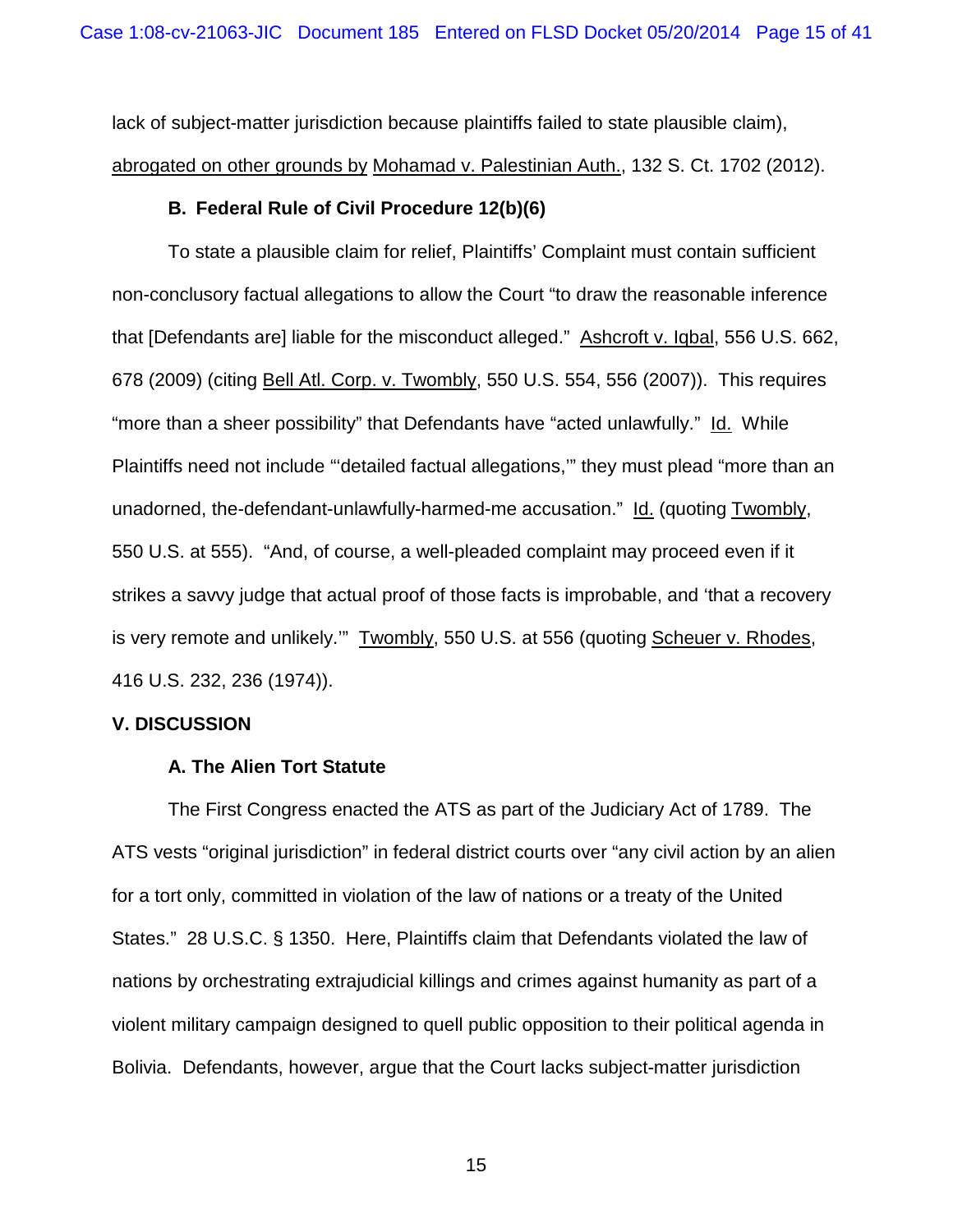over Plaintiffs' ATS claims under the Supreme Court's opinion in Kiobel v. Royal Dutch Petroleum Co., 133 S. Ct. 1659 (2013), because all the relevant conduct occurred in Bolivia. After careful consideration, the Court agrees with Defendants.

In Kiobel, a group of Nigerians residing in the United States brought ATS claims against foreign corporations for allegedly aiding and abetting the Nigerian government in violating the law of nations in Nigeria. 133 S. Ct. at 1662-63. At issue was "whether and under what circumstances courts may recognize a cause of action under the [ATS], for violations of the law of nations occurring within the territory of a sovereign other than the United States." Id. at 1662. After examining the historical and jurisprudential context of the statute, the Supreme Court held that "the presumption against extraterritoriality applies to claims under the ATS, and that nothing in the statute rebuts that presumption."<sup>[11](#page-11-0)</sup> ld. at 1669. The presumption applies, in part, because it "guards against our courts triggering . . . serious foreign policy consequences, and instead

<span id="page-15-0"></span>Id. (citation and internal quotation marks omitted).

 $11$  The presumption against extraterritoriality is a "canon of statutory interpretation" that provides "'[w]hen a statute gives no clear indication of an extraterritorial application, it has none."" Kiobel, 133 S. Ct. at 1664 (quoting Morrison v. Nat'l Australia Bank, Ltd., 130 S. Ct. 2869, 2878 (2010)). That canon "reflects the 'presumption that United States law governs domestically but does not rule the world." Id. (quoting Microsoft Corp. v. AT & T Corp., 550 U.S. 437, 454 (2007)). It also "'serves to protect against unintended clashes between our laws and those of other nations which could result in international discord.'" Id. (quoting EEOC v. Arabian Am. Oil Co., 499 U.S. 244, 248 (1991)). As the Supreme Court explained:

For us to run interference in . . . a delicate field of international relations there must be present the affirmative intention of the Congress clearly expressed. It alone has the facilities necessary to make fairly such an important policy decision where the possibilities of international discord are so evident and retaliative action so certain. The presumption against extraterritorial application helps ensure that the Judiciary does not erroneously adopt an interpretation of U.S. law that carries foreign policy consequences not clearly intended by the political branches.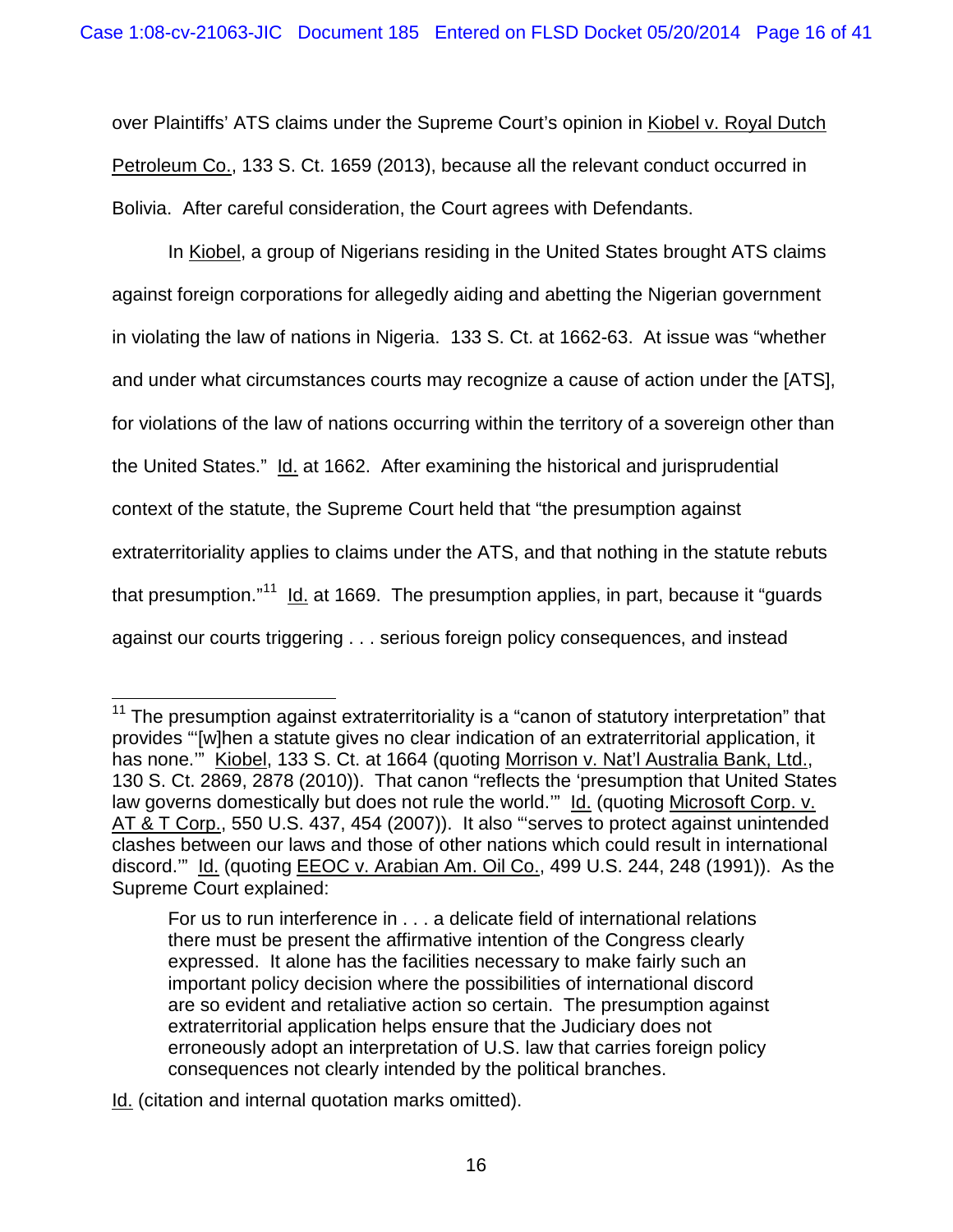defers such decisions, quite appropriately, to the political branches." Id. Applying the presumption to the Nigerians' ATS claims, the Supreme Court concluded that their claims were barred because "all the relevant conduct took place outside the United States." Id. Yet the Supreme Court also left the proverbial door ajar, recognizing that some ATS "claims [may] touch and concern the territory of the United States . . . with sufficient force" to displace the presumption against extraterritoriality.<sup>[12](#page-15-0)</sup> ld.

<span id="page-16-0"></span>Following Kiobel, courts have consistently rejected ATS claims where all the relevant conduct occurred abroad. See Daimler AG v. Bauman, 134 S. Ct. 746, 750-51, 762-63 (2014) (explaining that ATS claims based on conduct "occurring entirely outside the United States" were rendered "infirm" by Kiobel); see also Balintulo v. Daimler AG, 727 F.3d 174, 189 (2d Cir. 2013) (interpreting Kiobel as "bright-line" barring ATS claims based on entirely extraterritorial conduct); Ben-Haim v. Neeman, 543 Fed. App'x 152, 155 (3d Cir. Nov. 4, 2013) (affirming dismissal of ATS claims because alleged tortious conduct "took place in Israel") (per curiam); Kaplan v. Cent. Bank of Islamic Republic of Iran, 961 F. Supp. 2d 185, 205 (D.D.C. 2013) (barring ATS claims based on "actions that took place in Israel and Lebanon"); Mohammadi v. Islamic Republic of Iran, 947 F. Supp. 2d 48, 71 (D.D.C. 2013) (dismissing ATS claims where alleged tortious conduct "occurred entirely within the sovereign territory of Iran"); Chen Gang v. Zhao Zhizhen, No. 04-cv-1146-RNC, 2013 WL 5313411, at \*3 (D. Conn. Sept. 20, 2013) (dismissing ATS case as "paradigmatic 'foreign cubed' case" involving "foreign defendant, foreign plaintiff, and exclusively foreign conduct," because parties were present in China and all

 $12$  The Nigerians' claims did not displace the presumption because their only connection to the United States was the defendants' domestic corporate presence. Kiobel, 133 S. Ct. at 1669. "[A]nd it would reach too far to say that mere corporate presence suffices." Id.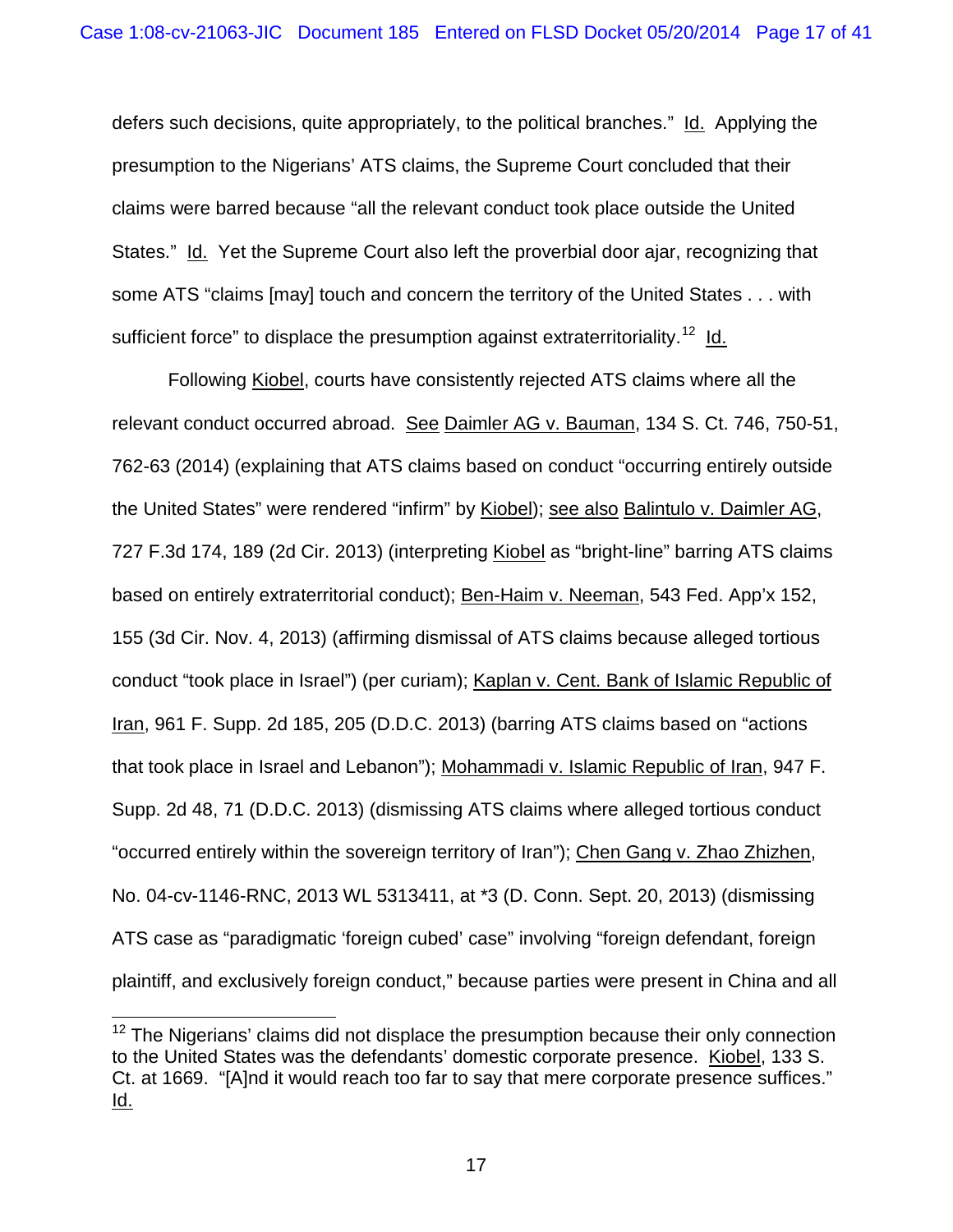relevant conduct occurred in China); Tymoshenko v. Firtash, No. 11-cv-2794 (KMW), 2013 WL 4564646, at \*4 (S.D.N.Y. Aug. 28, 2013) (dismissing ATS claims as "impermissibly extraterritorial" where plaintiffs were foreigners, defendant was foreign corporation, and alleged tortious conduct occurred on foreign soil); Muntslag v. Beerens, No. 12-cv-07168 (TPG), 2013 WL 4519669, at \*3 (S.D.N.Y. Aug. 26, 2013) ("Simply put, the conduct plaintiff alleges clearly occurred overseas and it is therefore not covered by the ATS."); Adhikari v. Daoud & Partners, No. 09-cv-1237, 2013 WL 4511354, at \*7 (S.D. Tex. Aug. 23, 2013) ("Since all relevant conduct by [the defendants] occurred outside of the United States, summary judgment on Plaintiffs' ATS claim must be granted for [the defendants]."); Hua Chen v. Honghui Shi, No. 09-cv-8920 (RJS), 2013 WL 3963735, at \*7 (S.D.N.Y. Aug. 1, 2013) (dismissing ATS claims brought by members of Falun Gong movement residing in United States against Chinese government official because "all of the abuses took place in China").

A few courts, on the other hand, have sustained ATS claims as "touching and concerning" the United States with "sufficient force" to displace the Kiobel presumption, but only in cases where at least some—if not a substantial portion—of the relevant conduct occurred domestically. See Sexual Minorities Uganda v. Lively, 960 F. Supp. 2d 304 (D. Mass. 2013); Mwani v. Laden, 947 F. Supp. 2d 1 (D.D.C. 2013); Du Daobin v. Cisco Sys., Inc., \_\_\_ F.3d \_\_\_, 2014 WL 769095 (D. Md. Feb. 24, 2014); Krishanti v. Rajaratnam, No. 2:09-cv-05395 (JLL)(JAD), 2014 WL 1669873 (D.N.J. Apr. 28, 2014). For example, the Lively court concluded that the presumption against extraterritoriality was displaced because (1) not only was the defendant an American citizen residing in Massachusetts, but (2) his alleged tortious conduct also occurred "to a substantial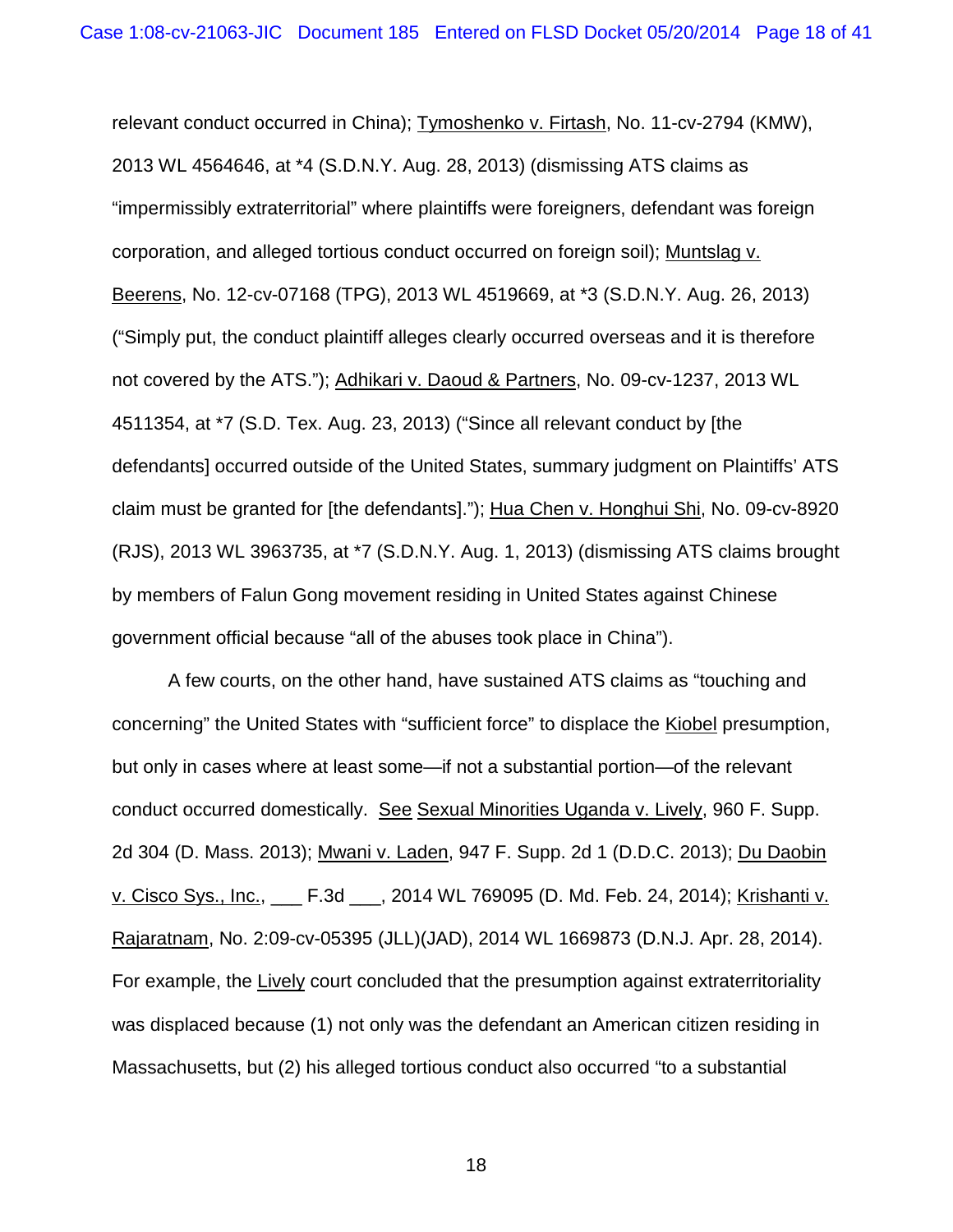degree within the United States, over many years, with only infrequent actual visits to Uganda." 960 F. Supp. 2d at 321-23. Likewise, the Mwani court reached the same conclusion because the defendants' alleged terrorist attack "1) was plotted in part within the United States, and 2) was directed at a United States Embassy and its employees." 947 F. Supp. 2d at 5. The Du Daobin court similarly assumed, without deciding, that the plaintiffs' claims overcame the presumption against extraterritoriality because (1) the defendant was an American company with offices nationwide, and (2) the alleged conduct "took place predominantly, if not entirely, within the United States." 2014 WL 769095 at \*9. Lastly, the Krishanti court also found that subject-matter jurisdiction existed under the ATS because the plaintiffs were suing American citizens "for their alleged actions that occurred in the United States." 2014 WL 1669873 at \*11.

Unlike those cases, however, none of the alleged tortious conduct in this case occurred in this country. Indeed, all the relevant conduct took place thousands of miles away in Bolivia. According to the Complaint, Defendants were citizens and residents of Bolivia at the time that they allegedly planned and executed the violent military campaign that led to the shooting deaths of Plaintiffs' relatives in Bolivia. Nowhere do Plaintiffs allege—let alone suggest—that any part of the campaign was planned or executed in the United States, much less directed at the United States, its employees, or its citizens. The circumstances of this case, therefore, are nothing like the circumstances in Lively, Mwani, Du Daobin, and Krishanti that the courts deemed sufficient to displace the presumption against extraterritoriality. In fact, it was not until *after* all the alleged tortious conduct occurred—when Defendants fled to the United States—that this case could even first be said to "touch" or "concern" our nation.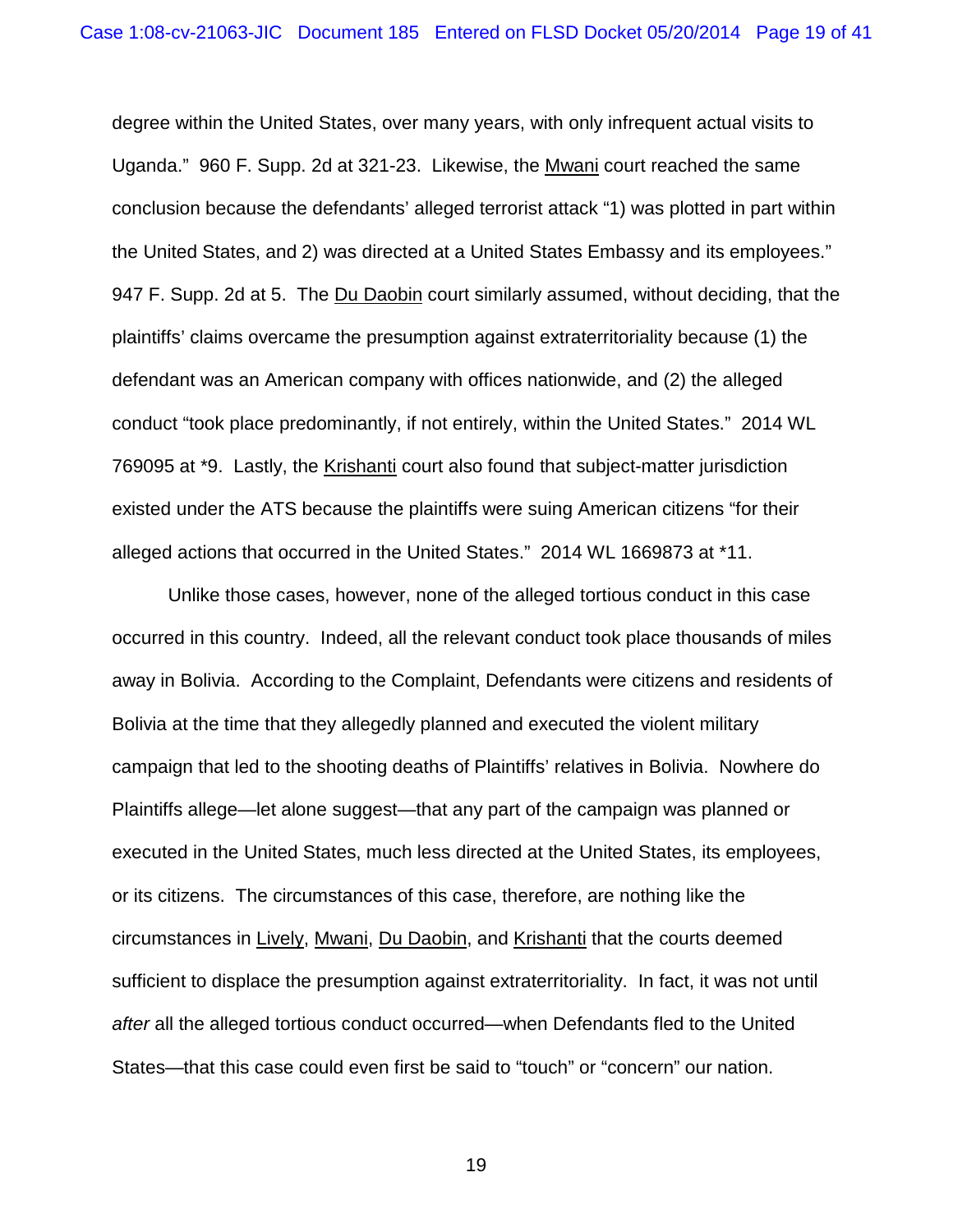Even so, Plaintiffs insist that the purportedly "unique" circumstances of this case

are sufficient to displace the Kiobel presumption—namely, "a suit against U.S.

permanent residents, who cannot face trial elsewhere, where the foreign state has

supported litigation in the United States."<sup>13</sup> Response at 18. Having carefully

considered these circumstances in light of the growing body of post-Kiobel case law,

however, the Court cannot agree.

Many courts have found in the wake of Kiobel that a defendant's presence or

residence in the United States at the time of the litigation—whether as a corporate entity

or natural person—does *not* displace the <u>Kiobel</u> presumption.<sup>14</sup> See Balintulo, 727 F.3d

 $13$  The Court notes that a minority in Kiobel opined that ATS iurisdiction should exist where "the defendant's conduct substantially and adversely affects an important American national interest, and that includes a distinct interest in preventing the United States from becoming a safe harbor (free of civil as well as criminal liability) for a torturer or other common enemy of mankind." 133 S. Ct. at 1671 (Breyer, J., concurring). But that opinion is not binding.

<span id="page-19-1"></span><span id="page-19-0"></span> $14$  Plaintiffs cite only one case where a defendant's residence in the United States, standing alone, was sufficient to displace the Kiobel presumption. See Ahmed v. Magan, No. 10-cv-00342, 2013 WL 4479077 (S.D. Ohio Aug. 20, 2013), report and recommendation adopted, 2013 WL 5493032 (S.D. Ohio Oct. 2, 2013). In Magan, the plaintiff, a Somali citizen, brought ATS claims against a fellow Somali citizen residing in the United States for egregious conduct occurring entirely in Somalia. 2013 WL 4479077 at \*1-4. After the defendant's counsel withdrew, the defendant stopped defending himself in the lawsuit. Id. at \*1. The district court subsequently granted the plaintiff's unopposed motion for summary judgment on liability, and referred the case to a magistrate judge for a report and recommendation on damages. Id. In the report, the magistrate judge concluded that, because the defendant had not moved to dismiss the plaintiff's claims or opposed the motion for summary judgment, he had "waived any merits argument he may have raised based on the Kiobel decision." Id. at \*2. Without elaborating further, the magistrate judge then found that because the defendant was "a permanent resident of the United States, the presumption of [sic] against extraterritoriality has been overcome." Id. The magistrate judge also specifically advised that failure to object to the report "will result in a waiver of the right to *de novo* review by the District Judge and waiver of the right to appeal the judgment of the District Court." Id. at \*7. Consequently, when the defendant failed to object, the district court summarily adopted the report. Magan, 2013 WL 5493032 at \*1. Given these circumstances, the Court agrees with Defendants that it is difficult "to attach any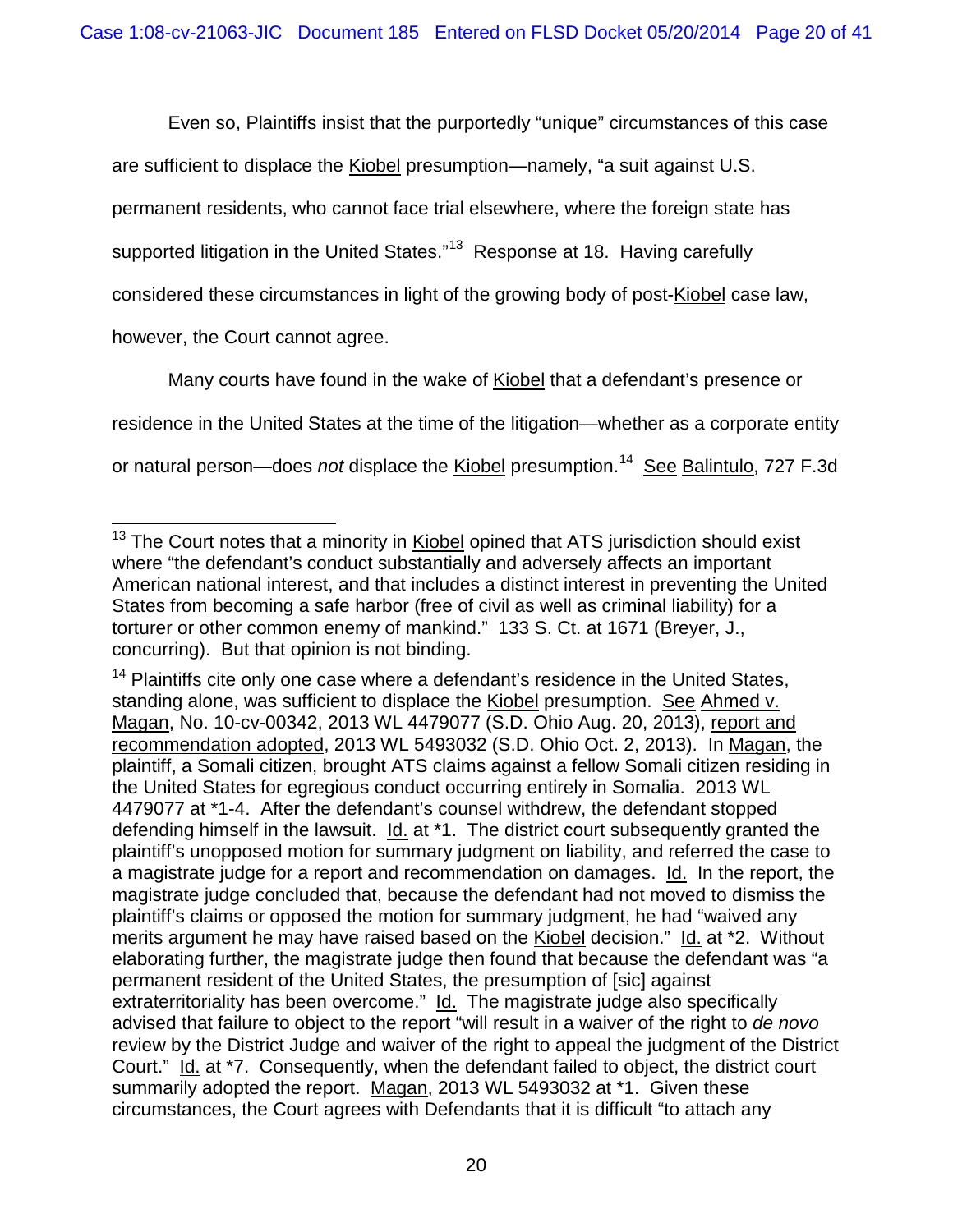at 189-90 (concluding that "if all the relevant conduct occurred abroad, that is simply the end of the matter," even when "the defendants are American nationals"); see also Chowdhury v. Worldtel Bangladesh Holding, Ltd., 746 F.3d 42, 49 (2d Cir. 2014) (reversing ATS judgment against Bangladeshi citizen with U.S. permanent resident status because "all the relevant conduct" occurred in Bangladesh); Al Shimari v. CACI Intern., Inc., 951 F. Supp. 2d 857, 858 (E.D. Va. 2013) (dismissing ATS claims against United States military government contractor headquartered in Virginia because alleged tortious conduct "occurred exclusively in Iraq"); Sikhs for Justice Inc. v. Indian Nat'l Congress Party, \_\_\_ F. Supp. 2d \_\_\_, 2014 WL 1683798, at \*10 (S.D.N.Y. Apr. 25, 2014) (concluding that Kiobel presumption was not displaced even though defendant conducted ongoing business in United States, established subsidiary here "as a safe harbor to escape justice," and continued to direct its "campaign of terror" at "those plaintiffs who have sought refuge in the United States") (internal quotation marks omitted); Adhikari, 2013 WL 4522354 at \*7 (granting summary judgment for corporate defendants on ATS claims even though they were U.S. nationals because "mere corporate presence" was insufficient); Mwangi v. Bush, No. 12-373-KKC, 2013 WL 3155018, at \*4 (E.D. Ky. June 18, 2013) (dismissing *pro se* plaintiff's ATS claims against former President George H. W. Bush and his family because all relevant conduct occurred in Kenya); Ahmed-Al-Khalifa v. Queen Elizabeth, II, No. 13-cv-103- RS-CJK, 2013 WL 2242459, at \*1 (N.D. Fla. May 21, 2013) (dismissing plaintiff's ATS claims against President Barack Obama, among others, "because the violations at issue

 $\overline{a}$ 

meaningful weight to the magistrate judge's opinion, which made no effort to come to grips with the relevant language in Kiobel (much less the post-Kiobel case law rejecting claims against individuals in the United States)." Reply at 5.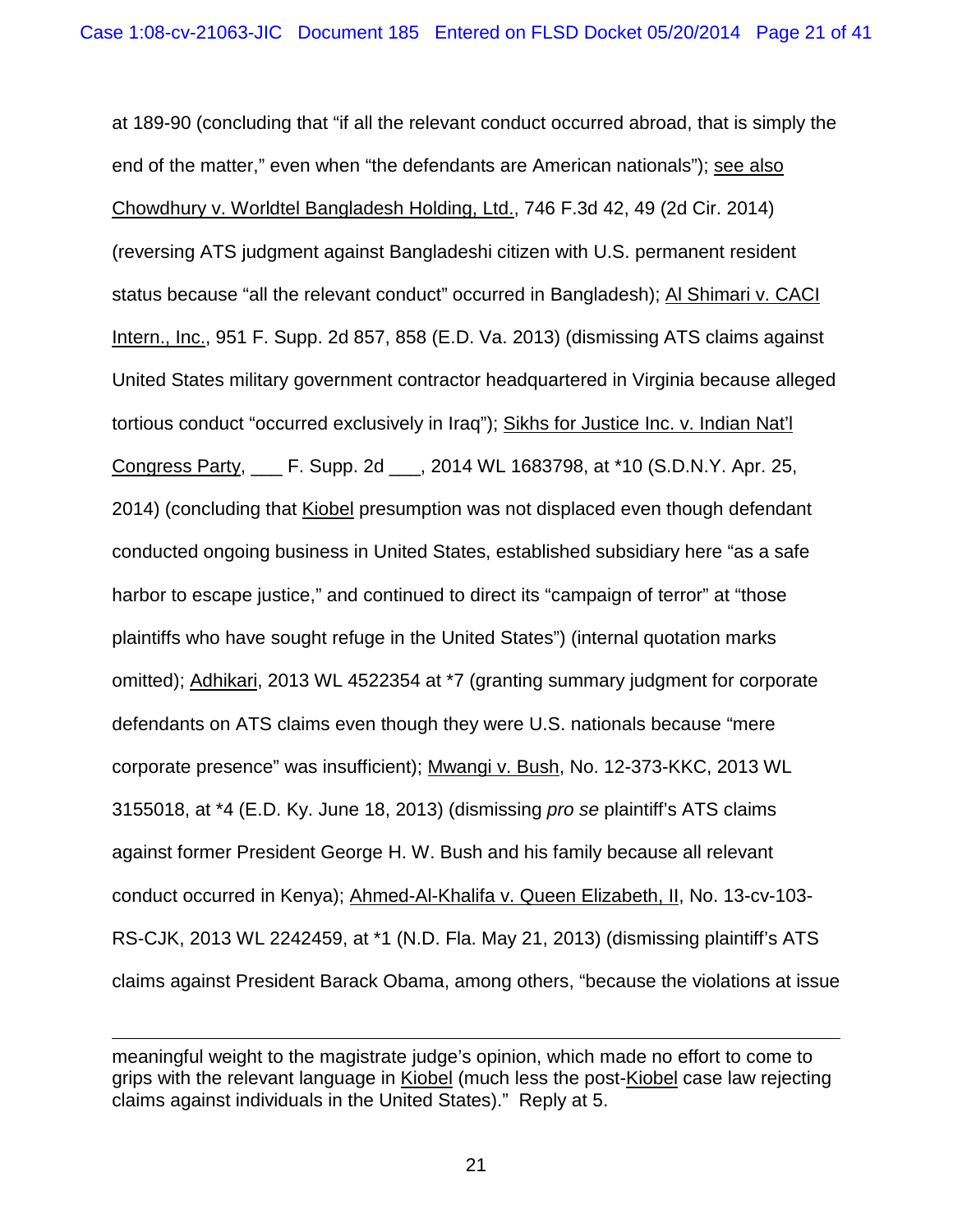all occurred outside of the United States, and the South African apartheid does not 'touch' or 'concern' the United States in such a way that would overcome the ATS's presumption against extraterritoriality"). And, at least one court has held that a foreign government's support of the litigation is insufficient to defeat the Kiobel presumption, even when the defendant is present in the United States. For instance, in Balintulo, the corporate defendants were present in the United States, and the South African government supported the litigation in the Southern District of New York. 727 F.3d at 184-89. Yet the Second Circuit still held that the plaintiffs' ATS claims were barred because all the relevant conduct occurred abroad. Id. at 190-92.

<span id="page-21-0"></span>The same is true here. Although Defendants reside in the United States and the Bolivian government supports this litigation (an unsurprising fact given that the current administration is led by Defendant Lozada's longtime political opponent), Plaintiffs have not alleged that any relevant conduct took place in the United States. Rather, like Balintulo and the bevy of post-Kiobel cases cited above, all the relevant conduct underlying Plaintiffs' ATS claims occurred on foreign soil. The Court, therefore, lacks subject-matter jurisdiction over them.<sup>15</sup>

<sup>&</sup>lt;sup>15</sup> The Court is also unpersuaded by Plaintiffs' policy arguments—to wit, that dismissal of their ATS claims would render the United States a "safe haven" for human rights violators and negatively impact the United States' foreign relations with Bolivia. These policy arguments are similar to the ones the Second Circuit rejected in Balintulo. There, the plaintiffs argued that Kiobel did not bar their ATS claims "because of the compelling American interests in supporting the struggle against apartheid in South Africa." Balintulo, 727 F.3d at 191. But the Second Circuit was not swayed by the plaintiffs' "case-specific policy arguments," explaining that "[i]n *all* cases, . . . the ATS does not permit claims based on illegal conduct that occurred entirely in the territory of another sovereign." Id. at 191-92.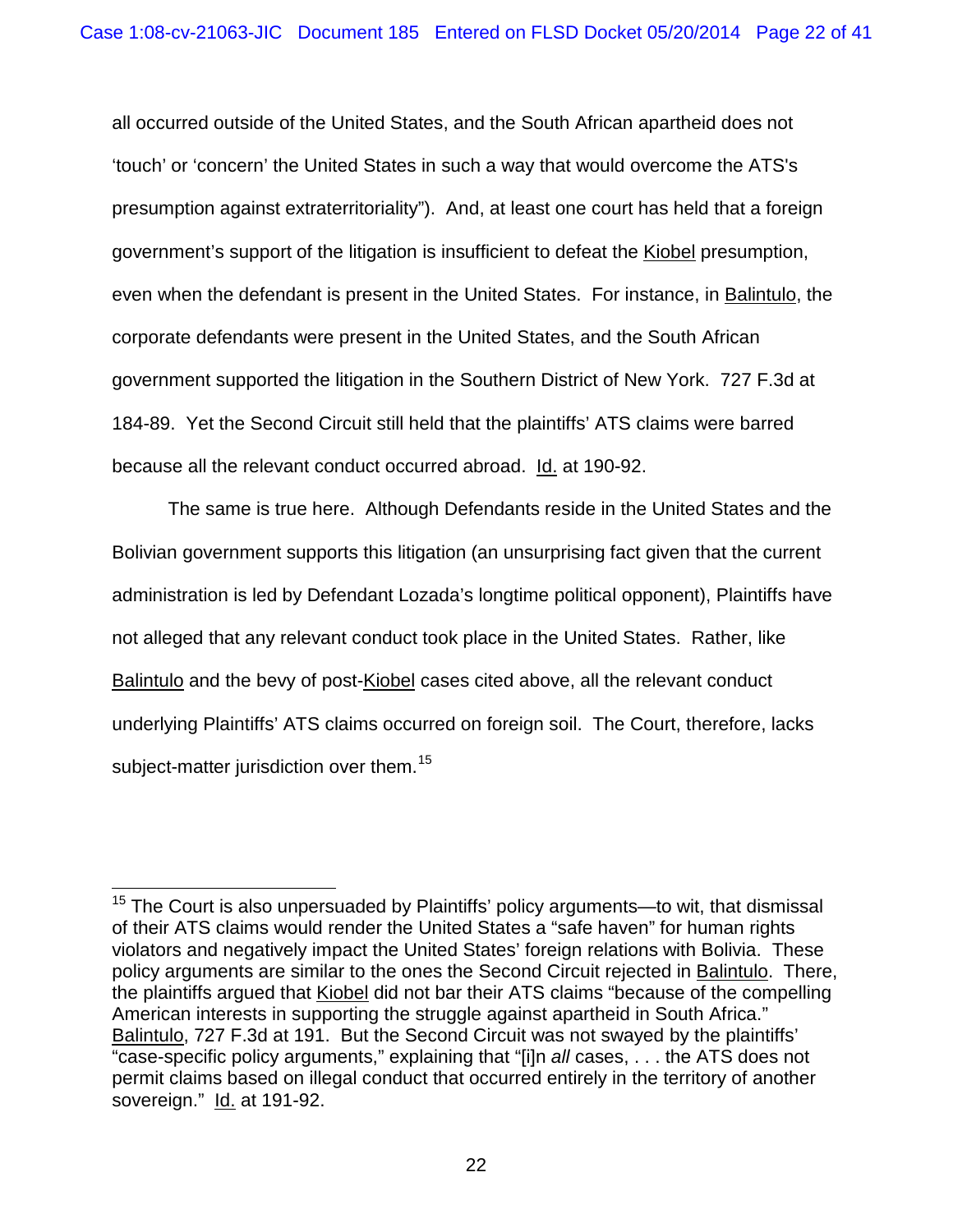## **B. The Torture Victim Protection Act**

Defendants next challenge Plaintiffs' claims for extrajudicial killings under the TVPA. Congress enacted the TVPA in 1992 in response to our nation's obligations under the United Nations' Convention Against Torture and Other Cruel, Inhuman or Degrading Treatment or Punishment, Dec. 10, 1984, 1465 U.N.T.S. 85. See S. Rep. 102-249, at 3 (1991). According to the Senate Report to the TVPA, those obligations included adopting measures to ensure that "torturers and death squads . . . no longer have a safe haven in the United States" and instead "are held legally accountable for their acts." Id.; see also 134 Cong. Rec. H9692-02, 1988 WL 177020 (Oct. 5, 1988) (remarks of Rep. Rodino) (The TVPA will "send a message" to government officials worldwide "that coming to the United States will not provide them with an escape from civil accountability for their violations of the international law of human rights. . . . [N]o matter where the official torturer runs, he can not hide.").

To this end, § 2(a) of the TVPA creates a federal cause of action against anyone who, under authority or color of law of any foreign nation, subjects an individual to torture or extrajudicial killing. 28 U.S.C. § 1350 Note, § 2(a). Section 2(b), for its part, establishes an affirmative defense of "exhaustion of remedies." Id. § 2(b); see also Jean v. Dorelien, 431 F.3d 776, 781 (11th Cir. 2005) (exhaustion requirement is "affirmative defense"). Specifically, § 2(b) provides that "[a] court shall decline to hear a [TVPA] claim . . . if the claimant has not exhausted adequate and available remedies in the place in which the conduct giving rise to the claim occurred."  $\S$  1350 Note,  $\S$  2(b).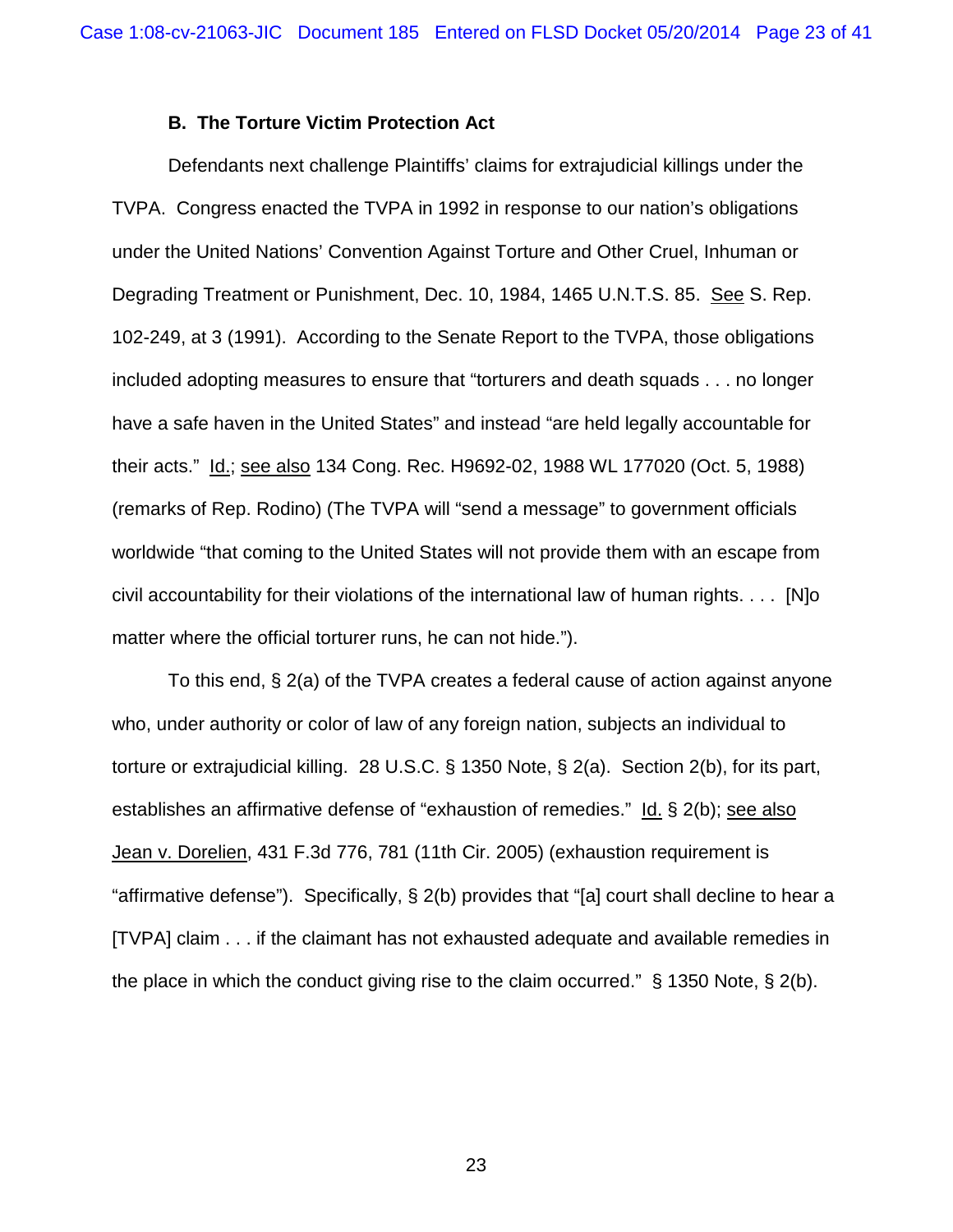The burden of proving an exhaustion-of-local-remedies defense is on the defendant, and it is a "substantial" one.<sup>[16](#page-21-0)</sup> Jean, 431 F.3d at 781 (citations omitted).

In this case, Defendants raise two exhaustion-of-local-remedies arguments. Defendants first argue that Plaintiffs have already been "adequately" compensated in Bolivia under two different governmental schemes—namely, the 2003 Humanitarian Assistance Agreement; and the 2008 Law for the Victims of the Events of February, September, and October 2003 (also known as "Law No. 3955")—and thus Plaintiffs are precluded from bringing their TVPA claims. Failing that, Defendants next contend that Plaintiffs' claims still should be dismissed because Plaintiffs have not yet exhausted all "adequate and available" remedies in Bolivia. Each argument is examined in turn below.

 $16$  As the Eleventh Circuit emphasized, the Senate Report to the TVPA specifically stated*:* 

<sup>&</sup>quot;*[T]he committee recognizes that in most instances the initiation of litigation under this legislation will be virtually prima facie evidence that the claimant has exhausted his or her remedies in the jurisdiction in which the torture occurred. The committee believes that courts should approach cases brought under the proposed legislation with this assumption.*

<span id="page-23-0"></span>More specifically, . . . [the exhaustion requirement] should be informed by general principles of international law. The procedural practice of international human rights tribunals generally holds that the respondent has the burden of raising the nonexhaustion of remedies as an affirmative defense and must show that domestic remedies exist that the claimant did not use. Once the defendant makes a showing of remedies abroad which have not been exhausted, the burden shifts to the plaintiff to rebut by showing that the local remedies were ineffective, unobtainable, unduly prolonged, inadequate, or obviously futile. The ultimate burden of proof and persuasion on the issue of exhaustion of remedies, however, lies with the defendant."

Jean, 431 F.3d at 781-82 (quoting S. Rep. No. 102-249, at 9-10 (1991)) (citations omitted).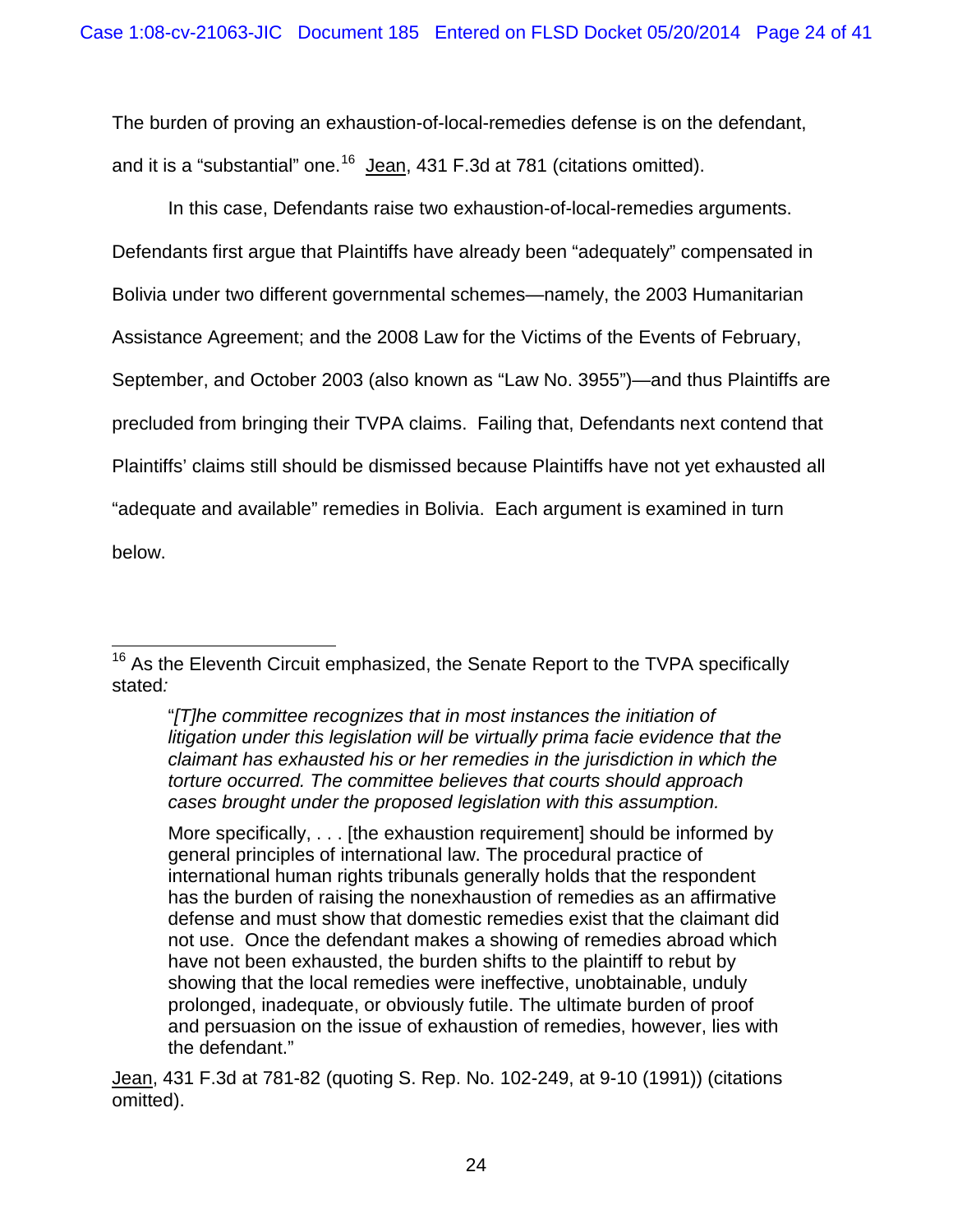# **1. Plaintiffs' prior recoveries from the Bolivian government do not preclude their TVPA claims against Defendants**

Before discussing the merits of Defendants' first argument, a little history is necessary. In 2009, this Court—per Judge Jordan—dismissed Plaintiffs' TVPA claims without prejudice for failure to exhaust "adequate and available" remedies in Bolivia. Rojas Mamani v. Sánchez Berzaín, 636 F. Supp. 2d 1326, 1332 (S.D. Fla. 2009). At that time, Plaintiffs had already received B\$60,000 (Bolivianos) from the Bolivian government for "humanitarian assistance compensation" and "emergency and funeral expenses" under the 2003 Humanitarian Assistance Agreement.<sup>[17](#page-23-0)</sup> Id. at 1329 (internal quotation marks omitted). That sum was "equivalent to USD \$7,180.90, or almost 8 times the 2003 annual average per capita income" in Bolivia. Id. But at the same time, Plaintiffs had *not* sought compensation from the Bolivian government under Law No. 3955, which was passed in 2008 to provide "the heirs of each deceased person a payment equal to 250 'national minimum salaries,' as well as free public university educations to obtain bachelors' degrees."[18](#page-24-0) Id. (citation omitted). That sum was equivalent to USD \$19,905.56, or roughly 14-15 times the 2008 annual average per capita income in Bolivia. Id. at 1330-31. The Court, therefore, dismissed Plaintiffs'

<sup>&</sup>lt;sup>17</sup> The Bolivian government passed the Humanitarian Assistance Agreement in November 2003 "to provide compensation to the 'widows and legitimate heirs' of those who were killed during the so-called 'Gas War' in September and October of 2003." Rojas Mamani, 636 F. Supp. 2d at 1329. The compensation, however, was not determined on an individual basis and did not waive any rights Plaintiffs had to "seek compensation through other available means and from the persons responsible." Id. (citation and internal quotation marks omitted).

<span id="page-24-1"></span><span id="page-24-0"></span><sup>&</sup>lt;sup>18</sup> Like the 2003 Humanitarian Assistance Agreement, Law No. 3955 did "not release those individuals who have been identified as perpetrators or persons responsible before Bolivian or foreign authorities . . . from liability for criminal, civil, or any other nature of responsibility for the events [in question]." Rojas Mamani, 636 F. Supp. 2d at 1329-30 (citations omitted).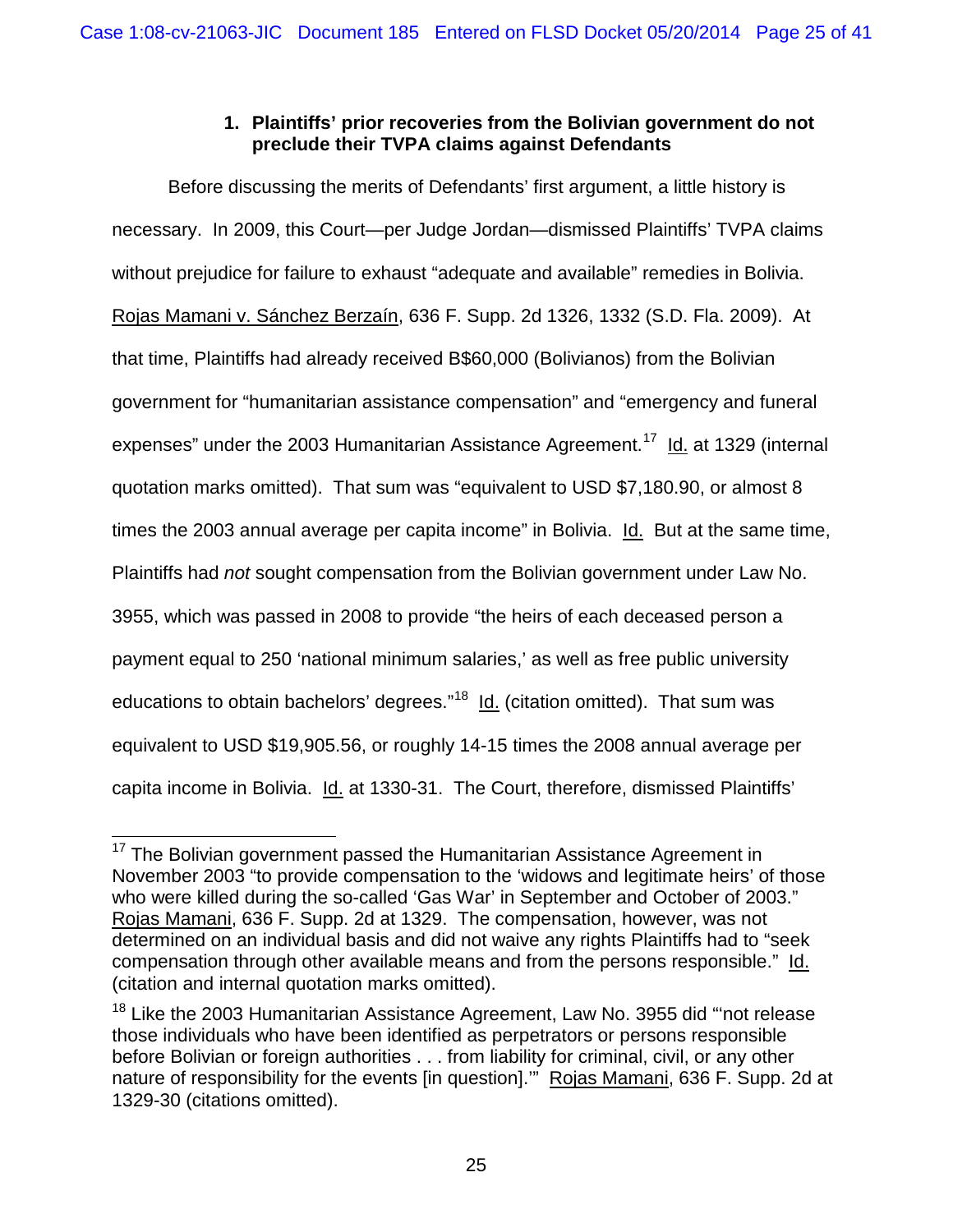TVPA claims without prejudice to renew once Plaintiffs had exhausted their remedies under Law No. 3955. Id. at 1331-32. In reaching this conclusion, however, the Court was careful not to express a "view on what preclusive effect, if any, such compensation—when combined with the 2003 payments—may have on [Plaintiffs'] TVPA claims." Id. at 1333.

Because Plaintiffs have since exhausted their remedies under Law No. 3955, that question is now ripe before the Court. To answer it, the Court looks to the TVPA's text and its legislative history, as well as general principles of international and United States law. See Barrueto v. Larios, 291 F. Supp. 2d 1360, 1365-66 (S.D. Fla. 2003) (stating that the exhaustion requirement "'should be informed by general principles of international law'" as well as "'common-law principles of exhaustion as applied by courts in the United States'" (quoting S. Rep. No. 102-249, at 9-10 (1991))). Turning first to the TVPA's text, § 2(a) creates specific *individual* liability for damages; to be clear, it provides that "[a]n *individual* who, under actual or apparent authority, or color of law, of any foreign nation" subjects someone "to extrajudicial killing shall, in a civil action, be *liable for damages*." § 1350 Note, § 2(a) (emphases added). The goal of the statute on its face, then, is to redress specific individuals' wrongdoings by ensuring that their actions have legal consequences—to wit, that they literally "pay the price" for their wrongs. This reading of the statute, moreover, comports with the congressional intent behind the TVPA of ensuring that human rights violators do not have a "safe haven" in this country and instead "are held legally accountable for their acts." S. Rep. 102-249, at 3 (1991); see also W. Castro, The New Federal Common Law of Tort Remedies for Violations of International Law, 37 Rutgers L.J. 635, 660 (Spring 2006) ("The principle of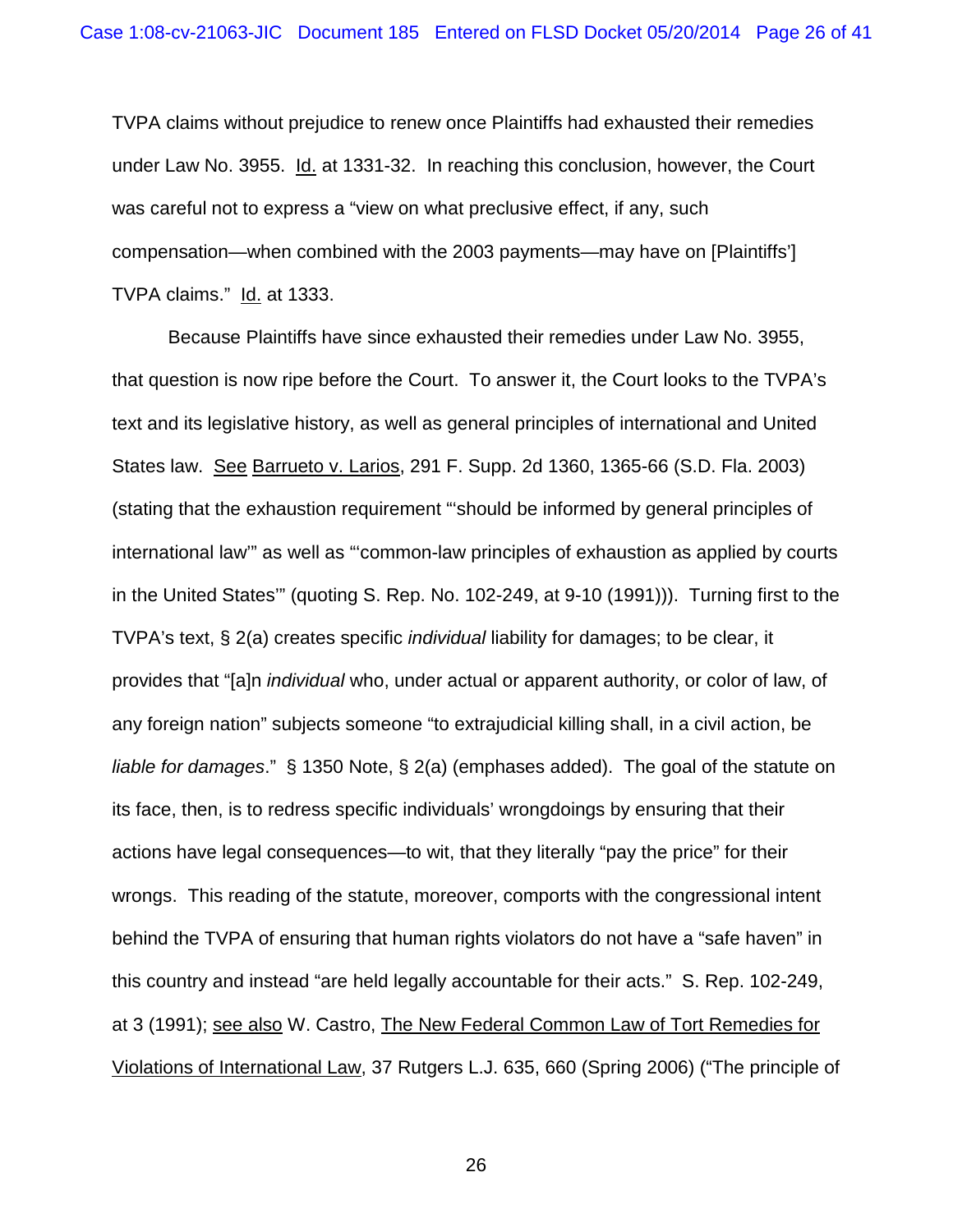exhaustion might be interpreted as barring a remedy rather than requiring exhaustion, but such an interpretation would be a flat contradiction of the statutory language and the sparse legislative history in the Senate."). Construing § 2(b) against this backdrop, the Court concludes that the exhaustion-of-local-remedies requirement does not have any preclusive effect under the circumstances of this case; rather, it is merely a procedural hurdle that Plaintiffs must clear before seeking relief under the TVPA.<sup>19</sup> See Gozlon– Peretz v. United States, 498 U.S. 395, 407 (1991) ("In determining the meaning of the statute, we look not only to the particular statutory language, but to the design of the statute as a whole and to its object and policy.") (citation and internal quotation marks omitted)

Customary international law also compels this conclusion. The international exhaustion-of-local-remedies rule prescribes that before resorting to an international court, "the State where the violation occurred should have an opportunity to redress it by its own means, within the framework of its own domestic legal system." Interhandel (Switzerland v. United States), 1959 I.C.J. 6, 27 (March 1959). Here, however, it does not appear that Bolivia will have the opportunity to specifically redress Defendants' alleged human rights violations within its own judicial system anytime soon, if at all. This is because, according to the parties, Defendants must first be criminally convicted in Bolivia before Plaintiffs can bring a civil suit against them in Bolivian court. See Verástegui Decl. [DE 191-5] ¶¶ 6, 19. Yet Defendants had the wherewithal to flee

<span id="page-26-0"></span> $19$  Anv concern about a plaintiff using the TVPA to pursue a double recovery from a defendant—e.g., obtaining and recovering on a foreign judgment against a defendant, and then seeking to obtain a second judgment against that defendant under the TVPA—is assuaged by the incorporation of res judicata principles into the statute. See S. Rep. No. 102-249, at 10 (1991) ("In such a case, the usual principles of res judicata apply.").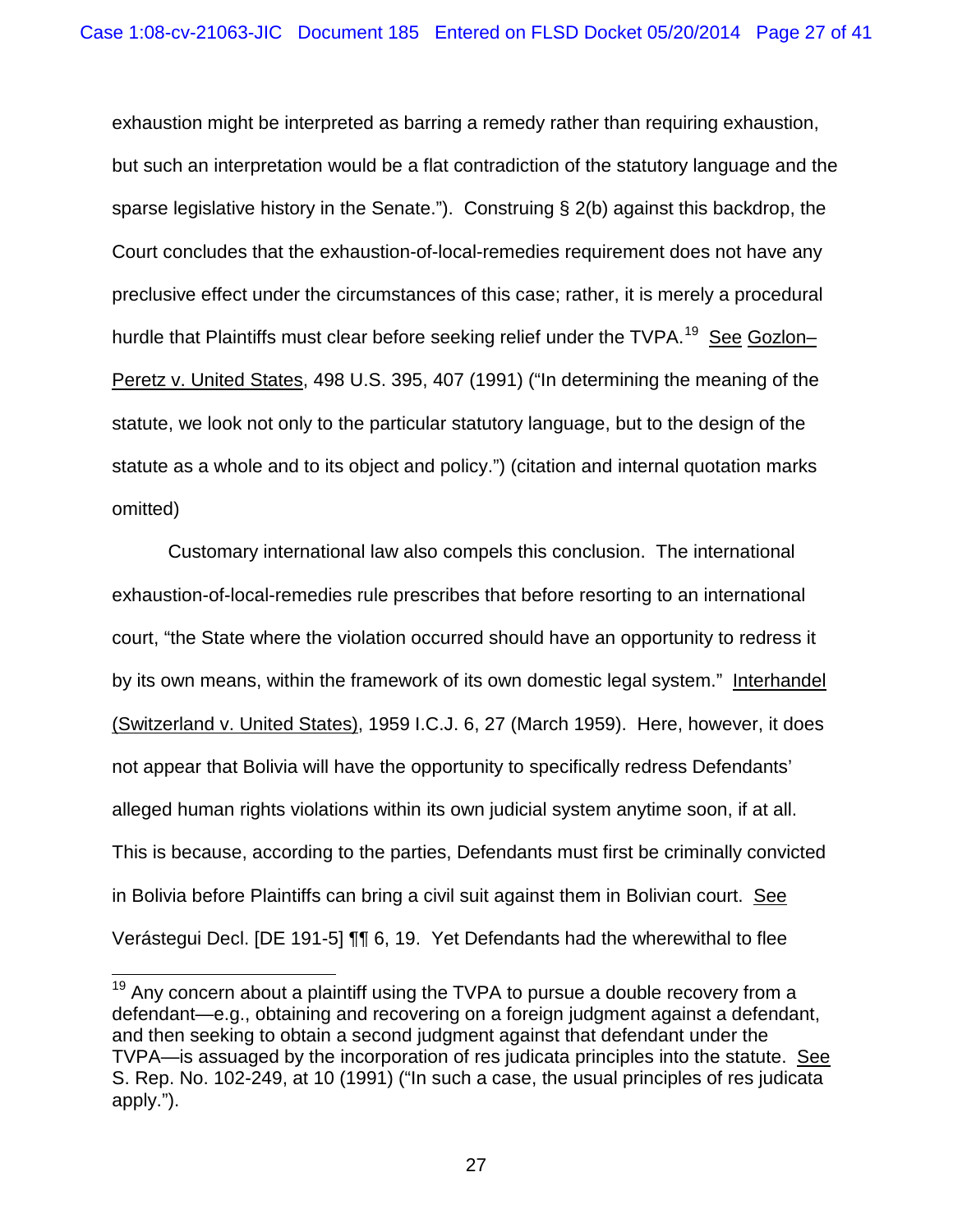Bolivia, there is no indication that they intend to return, and Bolivian law prohibits criminal prosecutions in absentia. Id. In other words, unless Defendants are extradited or voluntarily return to their homeland, Bolivia will not have any meaningful opportunity to redress *their* alleged human rights violations. Rather, as things stand, the United States appears to be the only forum where Plaintiffs may seek to hold Defendants liable for their alleged wrongs.

In addition to customary international law, general principles of United States law also compel the conclusion that Plaintiffs' prior recoveries from the Bolivian government do not preclude their TVPA claims against Defendants. For instance, the traditional concept of exhausting remedies typically does *not* preclude judicial relief, but rather postpones it until the prescribed alternative remedy has been exhausted. See, e.g., Woodford v. Ngo, 548 U.S. 81, 88-89 (2006) ("The doctrine [of exhaustion of administrative remedies] provides that no one is entitled to judicial relief for a supposed or threatened injury until the prescribed administrative remedy has been exhausted.") (citations and internal quotation marks omitted); Castro supra, at 660 ("A citation in the Senate Report indicates that the TVPA's exhaustion requirement is intended to be analogous to the traditional concept of exhausting administrative remedies, which of course does not result in a complete bar.") (footnote omitted). Furthermore, under the "collateral-source rule," any compensation that a plaintiff receives for his or her loss from a collateral source is not credited against the defendant's liability for damages resulting from his wrongful act. Restatement (Second) of Torts § 920A(2) (1979); see, e.g., Manderson v. Chet Morrison Contractors, Inc., 666 F.3d 373, 381 (5th Cir. 2012) ("'The collateral-source rule . . . bars a tortfeasor from reducing the quantum of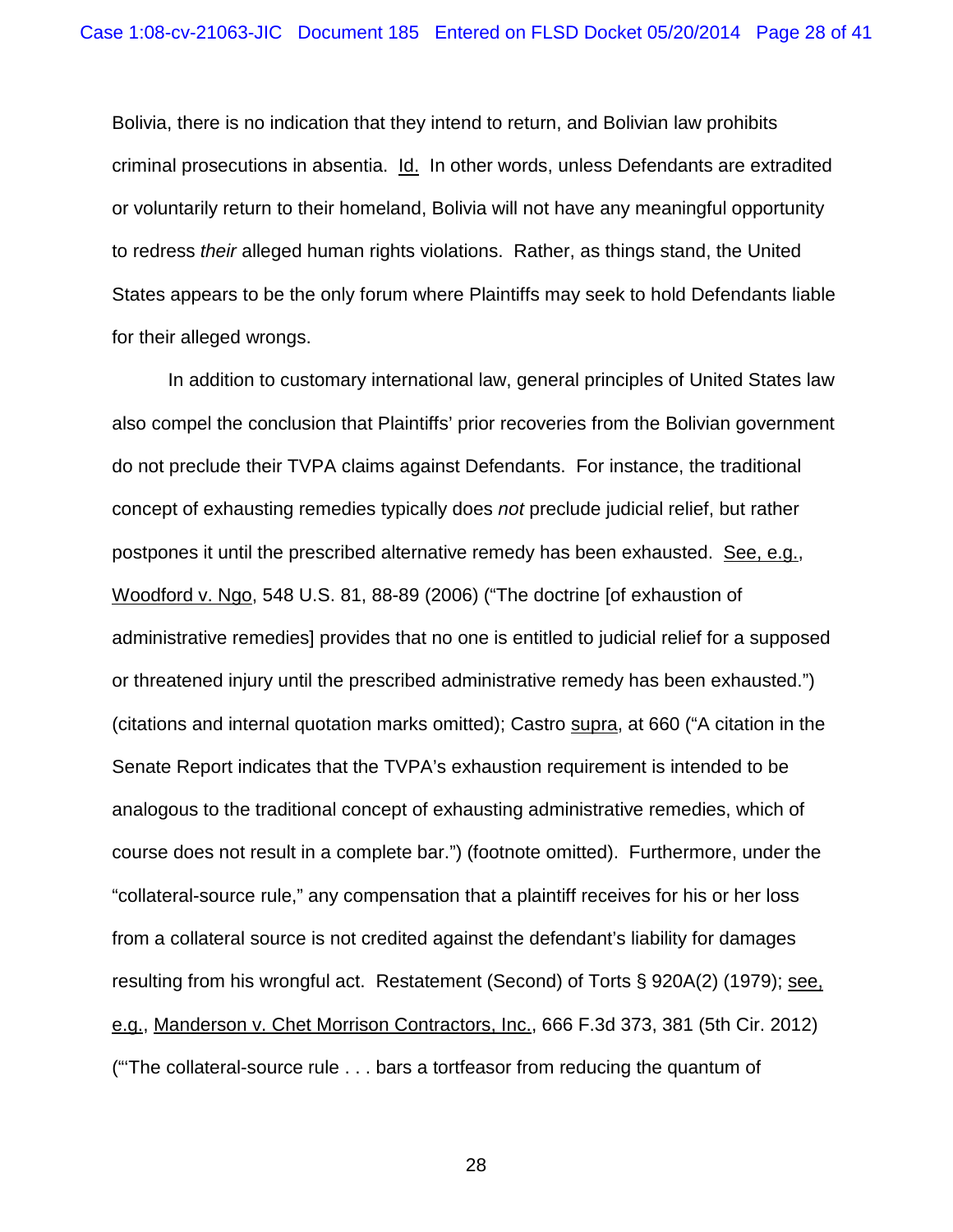damages owed to a plaintiff by the amount of recovery the plaintiff receives from other sources of compensation that are independent of (or collateral to) the *tortfeasor.*'") (citation omitted); Westchester Specialty Ins. Servs., Inc. v. U.S. Fire Ins. Co., 119 F.3d 1505, 1513 n.13 (11th Cir. 1997) ("In tort cases, Georgia's collateral source rule prevents the reduction of a party's liability by payments or benefits that the injured party received from collateral sources."); Robert E. Owen & Assocs., Inc. v. Gyongyosi, 433 So. 2d 1023, 1025 (Fla. 4th DCA 2003) ("The law appears well settled in Florida that a tortfeasor may not avail himself of payments from collateral sources such as . . . social legislation benefits.") (citations omitted). This rule ensures not only that victims are compensated for their losses, but also that wrongdoers are held accountable for their harmful actions. See 74 Am. Jur. 2d Torts § 2 (2014) (American tort compensation system serves to shift the loss to responsible parties and deter wrongful conduct). Applying this principle here, it would be absurd to conclude that Defendants could avoid liability for their alleged wrongs merely because the Bolivian government saw fit to render some humanitarian assistance to Plaintiffs. To do so would, in effect, inappropriately shift the benefit of the Bolivian government's payments from Plaintiffs to Defendants. See Craig v. Y & Y Snacks, Inc., 721 F.2d 77, 83 (3d Cir. 1983) ("There is no reason why the benefit [from a collateral source] should be shifted to the defendant, thereby depriving the plaintiff of the advantage it confers.") (citation omitted). This, the Court declines to do.

In sum, because the TVPA was enacted to ensure that human rights violators do not have a "safe haven" in our country and instead "are held legally accountable," S. Rep. 102-249, at 3 (1991), and because principles of both international and United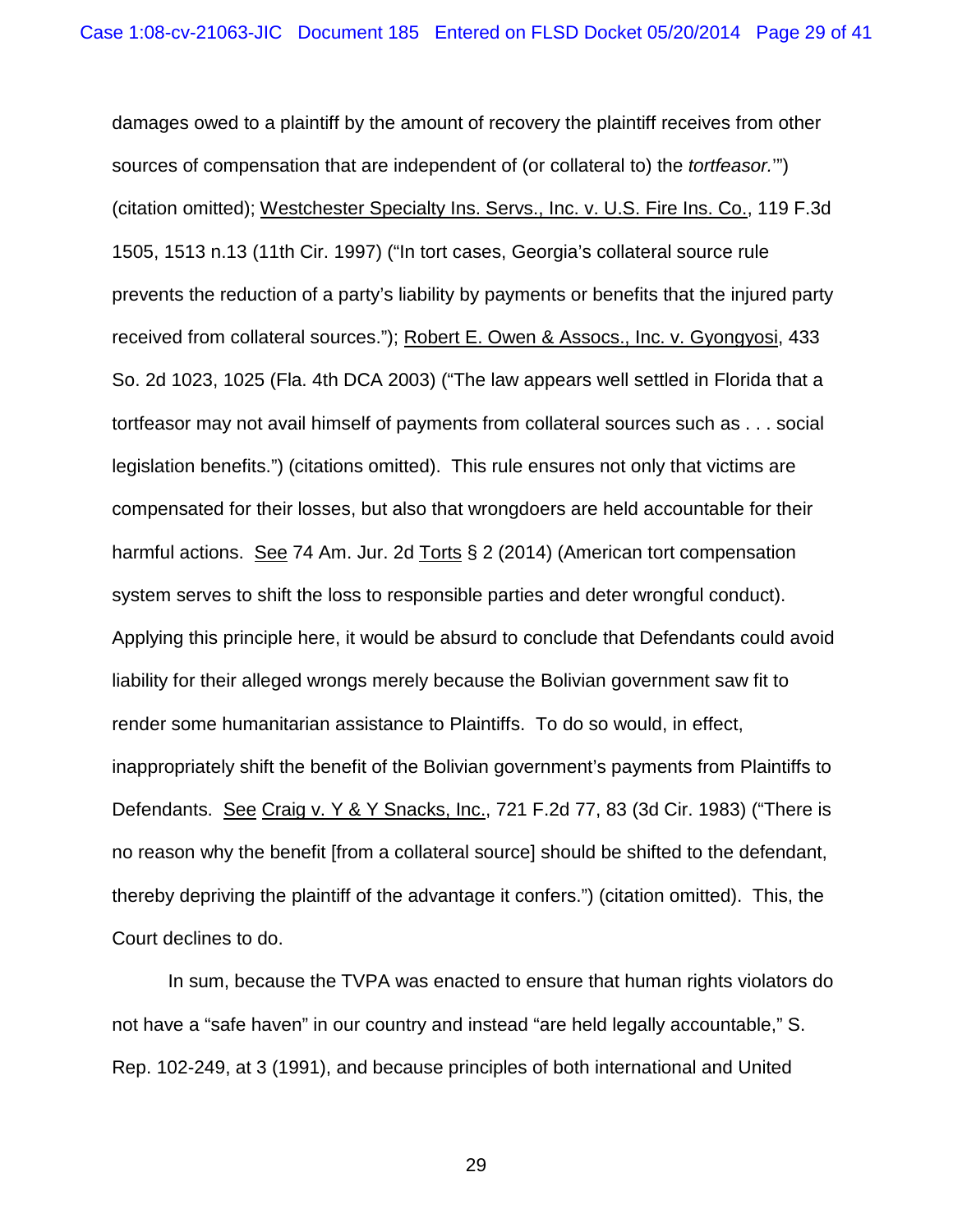States law compel the conclusion that Plaintiffs' claims are not barred in this instance, the Court concludes that Plaintiffs' prior recoveries from the Bolivian government—even if arguably "adequate" compensation for their losses—do not preclude them from seeking to hold Defendants liable under the TVPA.

## **2. Defendants have not met their "substantial" burden of proving the availability of additional adequate remedies in Bolivia**

Defendants next contend that Plaintiffs' TVPA claims should be dismissed because Plaintiffs purportedly have *other* "adequate and available" remedies in Bolivia that they have not yet exhausted. Specifically, Defendants contend that Plaintiffs may pursue civil lawsuits in Bolivia against seven of Defendants' subordinates convicted in Bolivia in 2011 of the "crime of genocide through mass killings" in connection with the tragic events in 2003. Compl. ¶¶ 166-70. As the Court previously observed, because these individuals have been criminally convicted, they are now amenable to civil suit in Bolivia.

Attempting to meet their "substantial" burden of proving the availability of additional adequate remedies in Bolivia, see Jean, 431 F.3d at 781, Defendants point to various media reports purportedly showing that "at least *some* of those injured and the legal representatives of at least *some* of the injured have filed a civil action" in Bolivia. Motion at 28 (emphases added). As an initial matter, the Court doubts that media reports, standing alone, are sufficient to satisfy Defendants' substantial burden. But even if mere media reports were sufficient, none indicate which of the nine Plaintiffs, if any, have the right to pursue civil actions against the seven subordinates. Nor do the media reports indicate whether such civil suits could result in enforceable judgments against anyone—much less these Defendants.The Court thus doubts whether such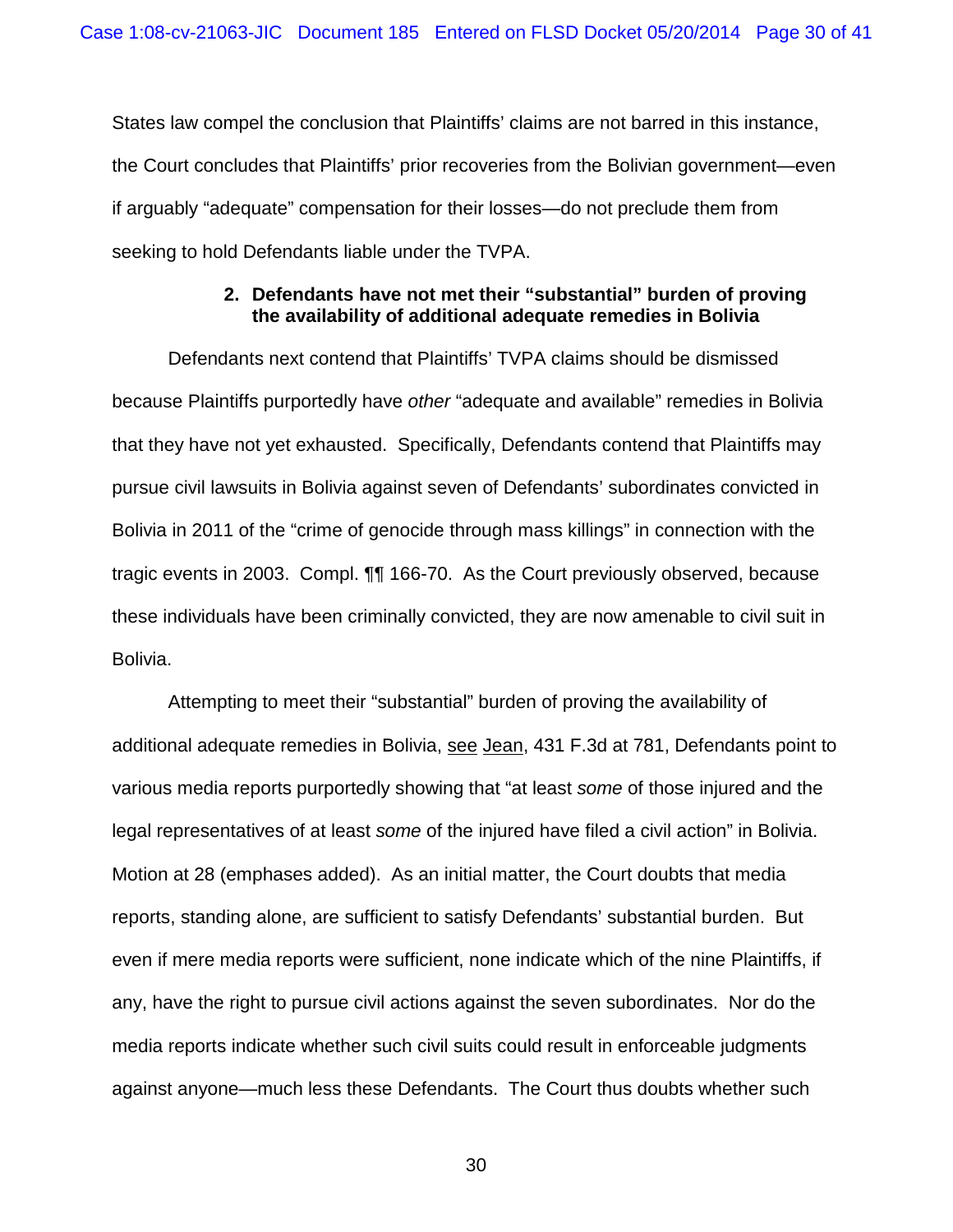civil actions are, in fact, additional "adequate and available" remedies in Bolivia. Resolving this doubt in Plaintiffs' favor, the Court declines Defendants' invitation to once again dismiss Plaintiffs' TVPA claims for failure to exhaust additional remedies in Bolivia. See Enahoro v. Abubakar, 408 F.3d 877, 892 (7th Cir. 2005) (Cudahy, J., dissenting) ("[T]o the extent that there is any doubt . . . , both Congress and international tribunals have mandated that . . . doubts [about exhaustion of remedies are to] be resolved in favor of the plaintiffs."); cf. In re Wal-Mart Wage & Hour Emp't Practices Litig., 490 F. Supp. 2d 1091, 1119 (D. Nev. 2007) (stating that doubts about whether legal remedy is adequate "should be resolved in favor of the equitable jurisdiction") (citation and internal quotation marks omitted).

# **C. Legal Sufficiency of Plaintiffs' Claims for Extrajudicial Killings**

Having determined that the TVPA's exhaustion-of-local-remedies requirement does not impede Plaintiffs' TVPA claims for extrajudicial killings, the Court now turns to Defendants' contention that the claims are legally insufficient. The TVPA defines an "extrajudicial killing" as "a deliberated killing not authorized by a previous judgment pronounced by a regularly constituted court affording all the judicial guarantees which are recognized as indispensable by civilized peoples." 28 U.S.C. § 1305 Note, § 3(a).

In Mamani v. Berzaín, 654 F.3d 1148 (11th Cir. 2011), the Eleventh Circuit reversed this Court's denial of Defendants' prior motion to dismiss Plaintiffs' claims for extrajudicial killings.<sup>[20](#page-26-0)</sup> Specifically, the fatal flaw in Plaintiffs' prior formulation of their claims was the lack of factual allegations sufficient to plausibly suggest that their

<span id="page-30-0"></span><sup>&</sup>lt;sup>20</sup> Although the Eleventh Circuit reviewed the legal sufficiency of Plaintiffs' claims for extrajudicial killings under the ATS (and not the TVPA), it relied on the TVPA's definition of "extrajudicial killing" for guidance. Mamani, 654 F.3d at 1154. Its holding thus applies to Plaintiffs' TVPA claims.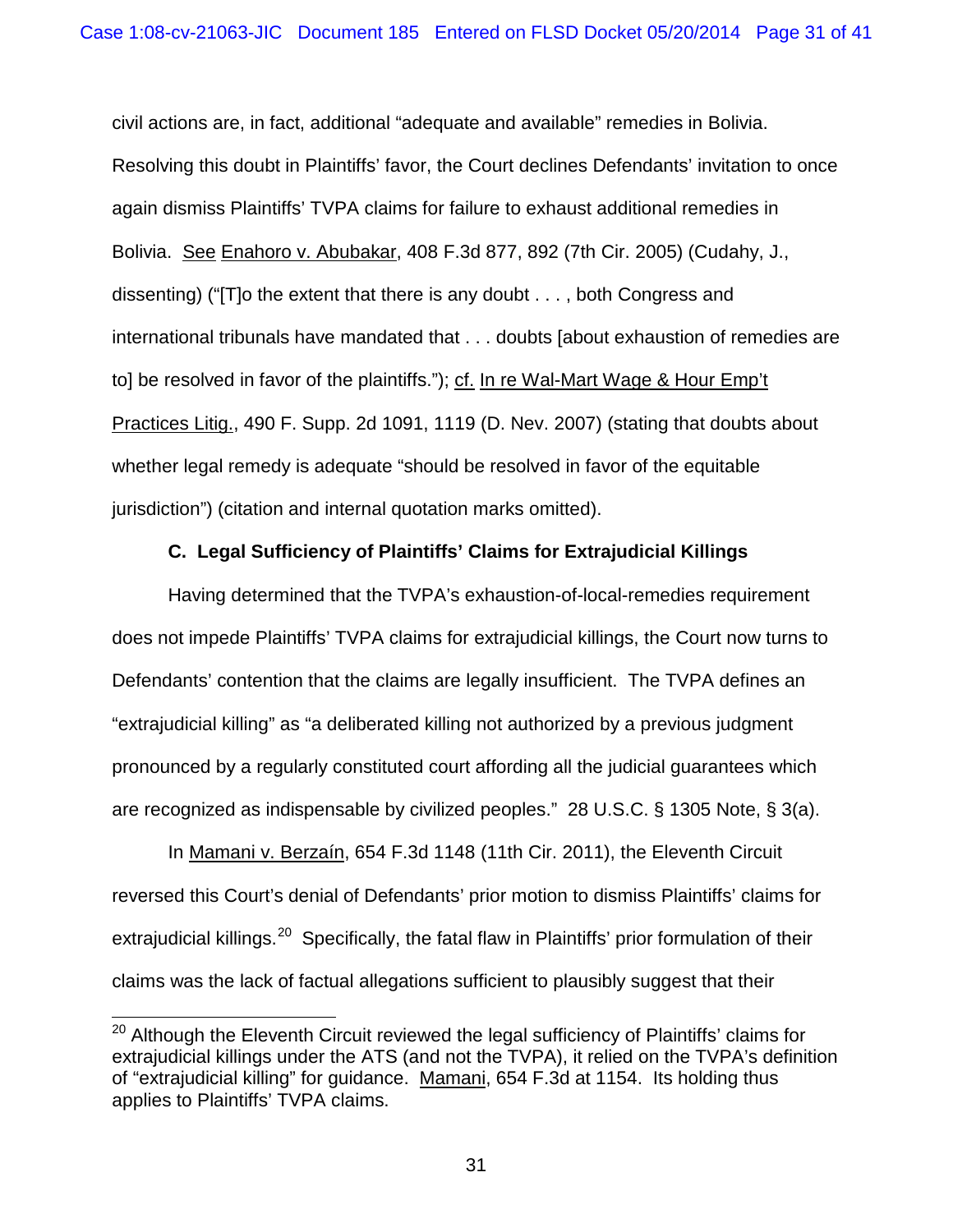relatives' deaths had been "'deliberate' in the sense of being undertaken with studied consideration and purpose." Id. at 1155. Rather, each of their relatives' deaths "could plausibly have been the result of precipitate shootings during an ongoing civil uprising." Id. Each death, for instance, was just as "compatible with accidental or negligent shooting (including mistakenly identifying a target as a person who did not pose a threat to others)" as with an extrajudicial killing. Id. The Eleventh Circuit therefore concluded that Plaintiffs had not pled "facts sufficient to show that anyone—especially *these defendants*, in their capacity as high-level officials—committed extrajudicial killings." Id.

Defendants contend that Plaintiffs' new formulation of their claims fares no better. They argue that the Complaint does not cure any of the pleading defects identified by the Eleventh Circuit and thus still fails to state plausible claims for extrajudicial killings. Plaintiffs, obviously, disagree. To resolve this debate and determine whether Plaintiffs' claims are legally sufficient, the Court follows the Eleventh Circuit's two-step approach in Mamani: (1) do the non-conclusory factual allegations in the Complaint plausibly suggest that Plaintiffs' relatives' deaths were extrajudicial killings; and (2) if so, do they also plausibly suggest that Defendants are secondarily liable for the killings?

## **1. Plaintiffs have alleged facts plausibly suggesting that their relatives' deaths were extrajudicial killings**

To begin, Plaintiffs allege that eight-year-old Marlene Nancy Rojas Ramos was killed on September 20, 2003, during military operations in Warisata. According to Plaintiffs, Defendants ordered the military "to take Warisata" as part of their campaign to quell public opposition to their political agenda. Plaintiffs allege that soldiers were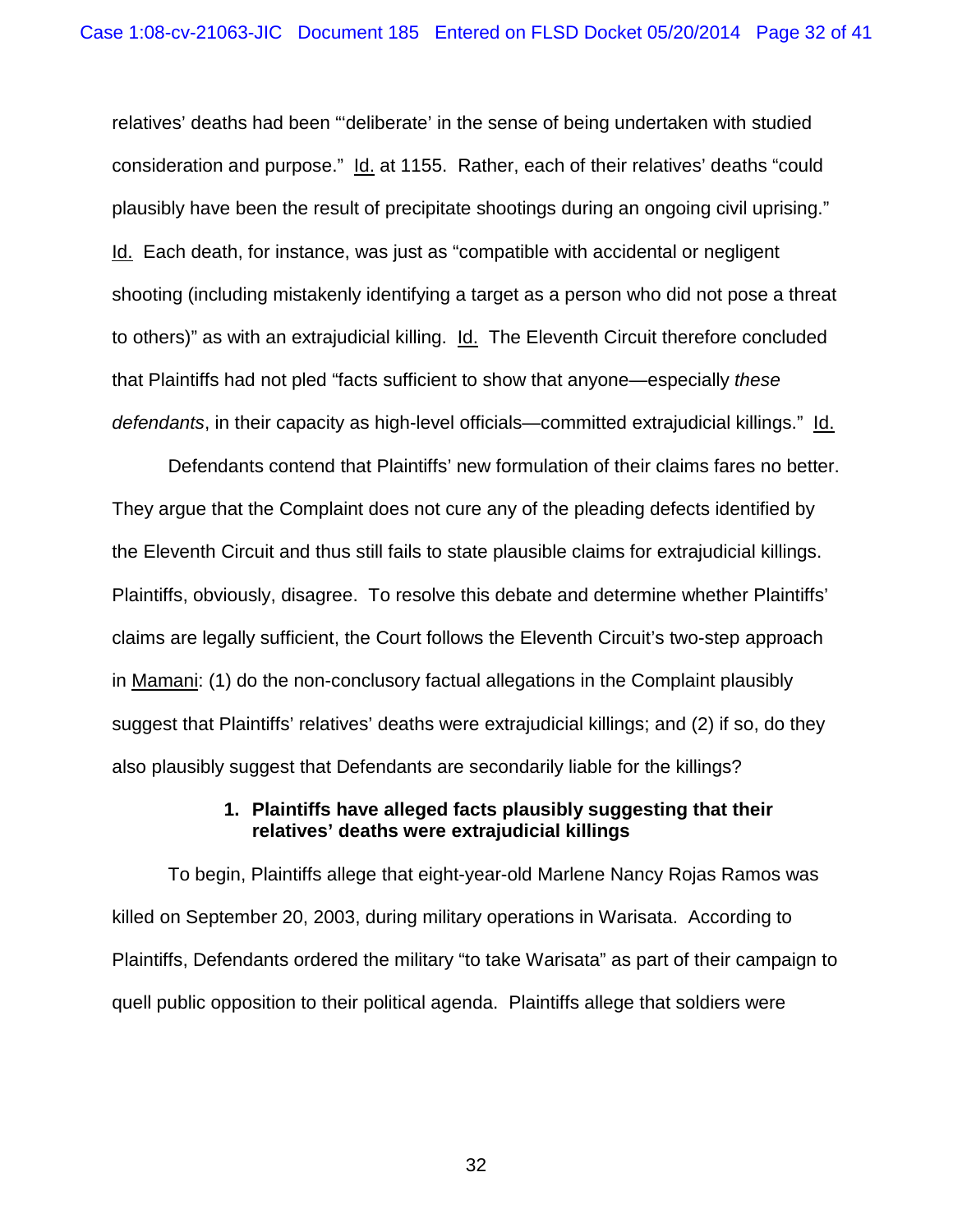ordered to shoot "at anything that moved."<sup>21</sup> Plaintiffs further allege that Marlene was on the second floor of her home that afternoon, far from any protests, when she moved to look out a window. At that time, a sharpshooter fatally shot her from a distance of about 75 yards. No other bullets hit the house either before or after the shooting. Construing these allegations in Plaintiffs' favor, the Court finds that they give rise to a reasonable inference that the sharpshooter saw Marlene "move" and deliberately killed her.

<span id="page-32-0"></span>The same goes for the deaths of Roxana Apaza Cutipa, Marcelino Carvajal Lucero, Santos Gandarillas Ayala, and Teodosia Morales Mamani—four of Plaintiffs' family members killed on October 12, 2003, during military operations in El Alto. According to the Complaint, soldiers swept through the city shooting at unarmed civilians. In particular, Plaintiffs allege that thirty-nine-year-old and pregnant Teodosia Morales Mamani was inside her sister's home when several family members looked out the window. They saw soldiers marching down the street and yelling at people looking out of windows: "What are you looking at? I'll kill you!" and "Shoot them, damn it!" Morales was sitting next to the window when a soldier fired at the apartment, killing Morales and her unborn child. Similarly, when fifty-nine-year-old Marcelino Carvajal Lucero went to close a window in his house, a soldier fatally shot him from a distance of about 19 yards. In addition, Plaintiffs allege that nineteen-year-old Roxana Apaza

 $21$  Defendants arque that Plaintiffs' use of the passive voice in pleading this "order" and others is significant at this stage of the proceedings. Motion at 32, n.16. But the Court is not persuaded. Viewing such allegations and the Complaint as a whole in the light most favorable to Plaintiffs, as required, it is reasonable to infer that these orders stemmed from Defendants' directives to use lethal force, which were repeatedly disseminated down the chain of command. See, e.g., Compl. ¶¶ 30, 31, 36, 50, 63, 68, 71, 78, 80-81, 83-85, 93, 95-96, 106-08, 125-26, 130.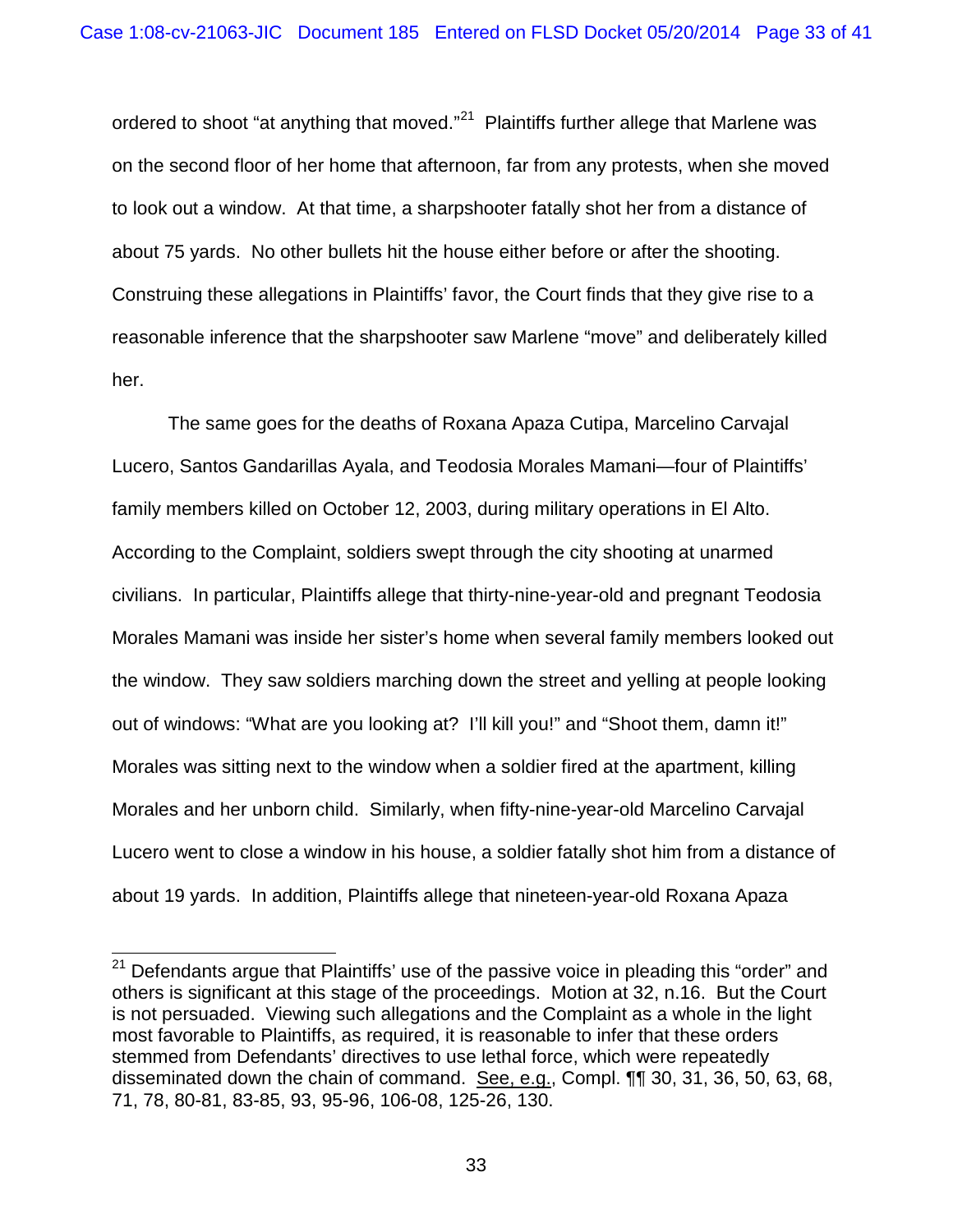Cutipa was on the roof of her house, far from any protests, when a soldier fatally shot her. Plaintiffs also allege that a soldier fatally shot Lucio Santos Gandarillas Ayala as he ran for cover. Viewing these allegations and the Complaint as a whole in the light most favorable to Plaintiffs, the Court finds that they plausibly suggest that these killings were deliberate.

The same is true of the deaths of Jacinto Bernabé Roque, Arturo Mamani Mamani, and Raúl Ramón Huanca Márquez—three of Plaintiffs' relatives killed on October 13, 2003, during military operations near La Paz. According to the Complaint, soldiers were ordered to "shoot at any head that you see." Plaintiffs allege that soldiers chased unarmed civilians into the surrounding hillside with gunfire. Specifically, Plaintiffs allege that sixty-one-year-old Jacinto Bernabé Roque was trying to hide in the hills when a soldier fatally shot him. Plaintiffs similarly allege that forty-two-year-old Arturo Mamani Mamani was also in the hills when a soldier fatally shot him. Later that same day, as the military moved through a nearby village, Plaintiffs further allege that a soldier fatally shot Raúl Ramón Huanca Márquez as he tried to take cover behind a building. Viewing these allegations and the Complaint as a whole in the light most favorable to Plaintiffs, the Court finds that they plausibly suggest that these killings were also deliberate.

## **2. Plaintiffs have alleged facts plausibly suggesting that Defendants are secondarily liable under the doctrine of command responsibility**

Having concluded that the Complaint plausibly suggests that Plaintiffs' relatives' deaths were extrajudicial killings, the Court next considers whether it also plausibly suggests that Defendants are secondarily liable for the killings under the doctrine of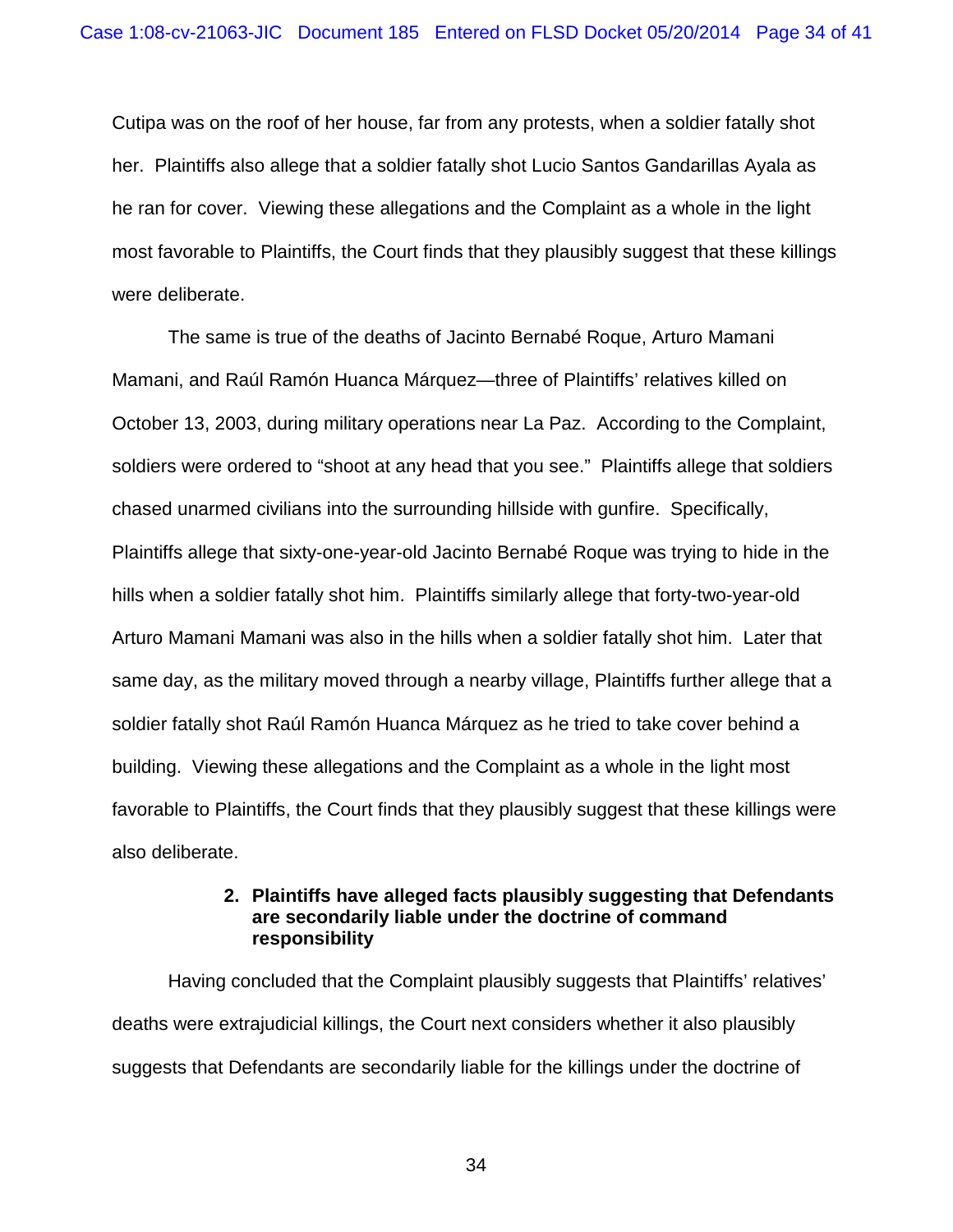"command responsibility."<sup>[22](#page-32-0)</sup> This doctrine "makes a commander liable for acts of his subordinates, even where the commander did not order those acts, when certain elements are met."<sup>[23](#page-34-0)</sup> Ford v. Garcia, 289 F.3d 1283, 1286 (11th Cir. 2002). Those elements are: "(1) the existence of a superior-subordinate relationship between the commander and the perpetrator of the crime; (2) that the commander knew or should have known, owing to the circumstances at the time, that his subordinates had committed, were committing, or planned to commit acts violative of the law of war; and (3) that the commander failed to prevent the commission of the crimes, or failed to punish the subordinates after the commission of the crimes." Id. This doctrine applies

<span id="page-34-0"></span><sup>23</sup> According to the Senate Report to the TVPA:

[A] higher official need not have personally performed or ordered the abuses in order to be held liable. Under international law, responsibility for torture, summary execution, or disappearances extends beyond the person or persons who actually committed those acts—anyone with higher authority who authorized, tolerated or knowingly ignored those acts is liable for them. In Forti v. Suarez Mason, the court found Suarez Mason liable as Commander of the First Army Corps under the theory that the alleged acts of torture and summary execution were committed by personnel under his command "acting pursuant to a 'policy, pattern and practice' of the First Army Corps." Suarez Mason, [672 F. Supp. 1531, 1537-38 (N.D. Cal. 1987)]. Thus, although Suarez Mason was not accused of directly torturing or murdering anyone, he was found civilly liable for those acts which were committed by officers under his command about which he was aware and which he did nothing to prevent.

<span id="page-34-1"></span>Similarly, in In re Yamashita, 327 U.S. 1 (1946), the Supreme Court held a general of the Imperial Japanese Army responsible for a pervasive pattern of war crimes committed by his officers when he knew or should have known that they were going on but failed to prevent or punish them. Such "command responsibility" is shown by evidence of a pervasive pattern and practice of torture, summary execution or disappearances.

S. Rep. 102-249, at 9 (1991) (footnotes omitted).

 $22$  Plaintiffs also allege that Defendants are vicariously liable under agency and conspiracy theories. However, because the Complaint meets the standard for command responsibility, the Court need not address Plaintiffs' other theories at this time.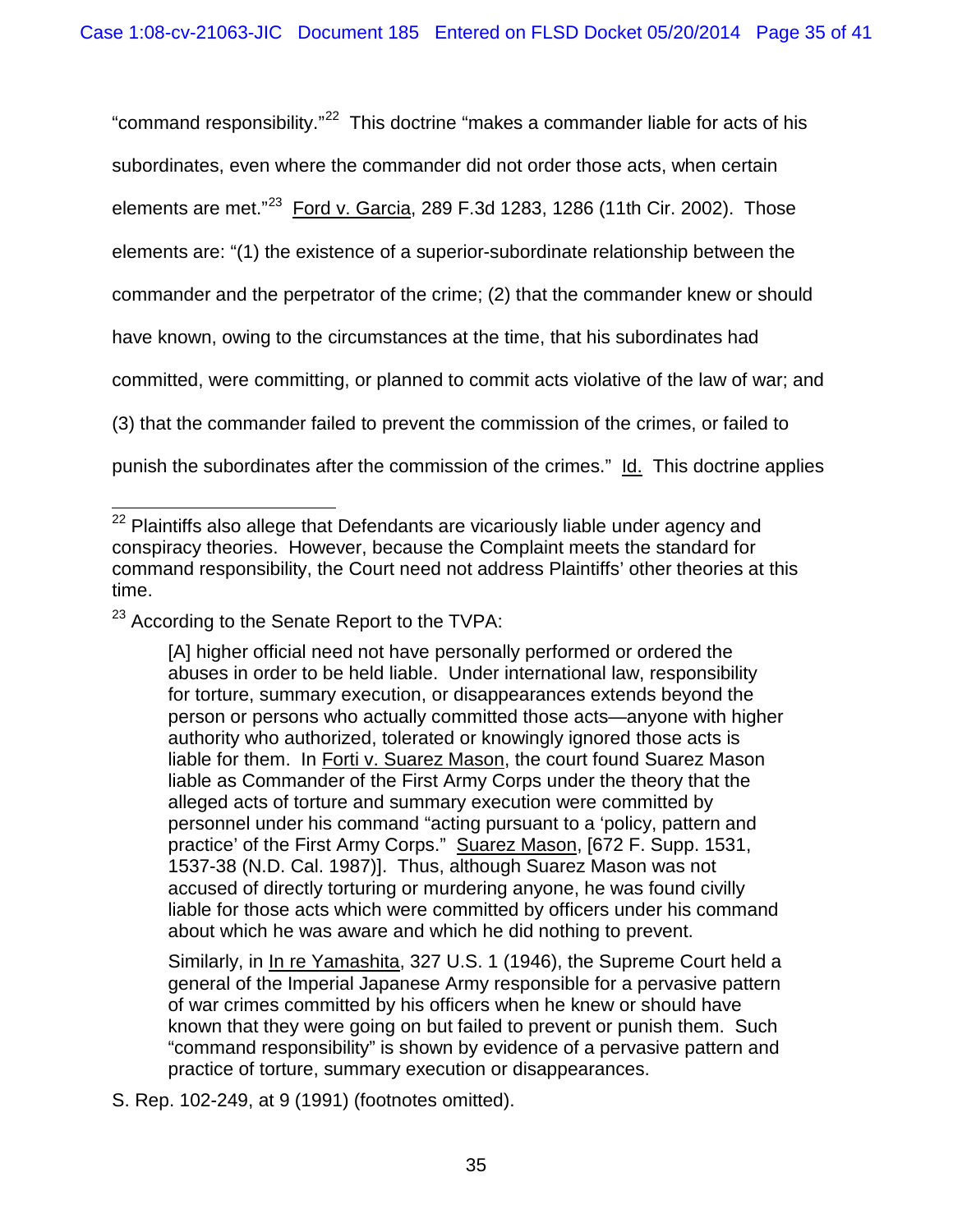not only in "wartime," but also in "peacetime." Hilao v. Estate of Marcos, 103 F.3d 767, 777 (9th Cir. 1996).

#### *a. Superior-Subordinate Relationship*

To establish the "superior-subordinate relationship" element, Plaintiffs must allege facts plausibly suggesting that Defendants had "effective control" over the Bolivian soldiers who killed Plaintiffs' relatives. Ford, 289 F.3d at 1290. This concept of "effective control" includes "a material ability to prevent or punish criminal conduct," regardless of how that control is exercised. Id. (citation and internal quotation marks omitted). Effective control, for instance, may be "*de facto* or *de jure*." Id. at 1291 (citation omitted). Where a commander has "*de jure* authority" over the perpetrators of the underlying crime, such authority is "*prima facie* evidence of effective control." Id. (citation omitted).

In this case, Plaintiffs allege that Defendants were the President and Minister of Defense of Bolivia at the time of Plaintiffs' relatives' deaths. As the President and Minister of Defense, Defendants were the highest commanders of the Bolivian military. As the highest commanders of the Bolivian military, Defendants had ultimate authority over the military, including the Bolivian soldiers who killed Plaintiffs' relatives. At the motion-to-dismiss stage, these allegations plausibly suggest that Defendants had, at a minimum, *de jure* authority over the soldiers who fired the fatal shots. Because *de jure* authority is *prima facie* evidence of "effective control," it is sufficient to establish the requisite "superior-subordinate relationship." See id.; cf. Doe v. Qi, 349 F. Supp. 2d 1258, 1231-32 (N.D. Cal. 2004) (superior-subordinate relationship was established where one defendant had supervisory authority over perpetrators, and another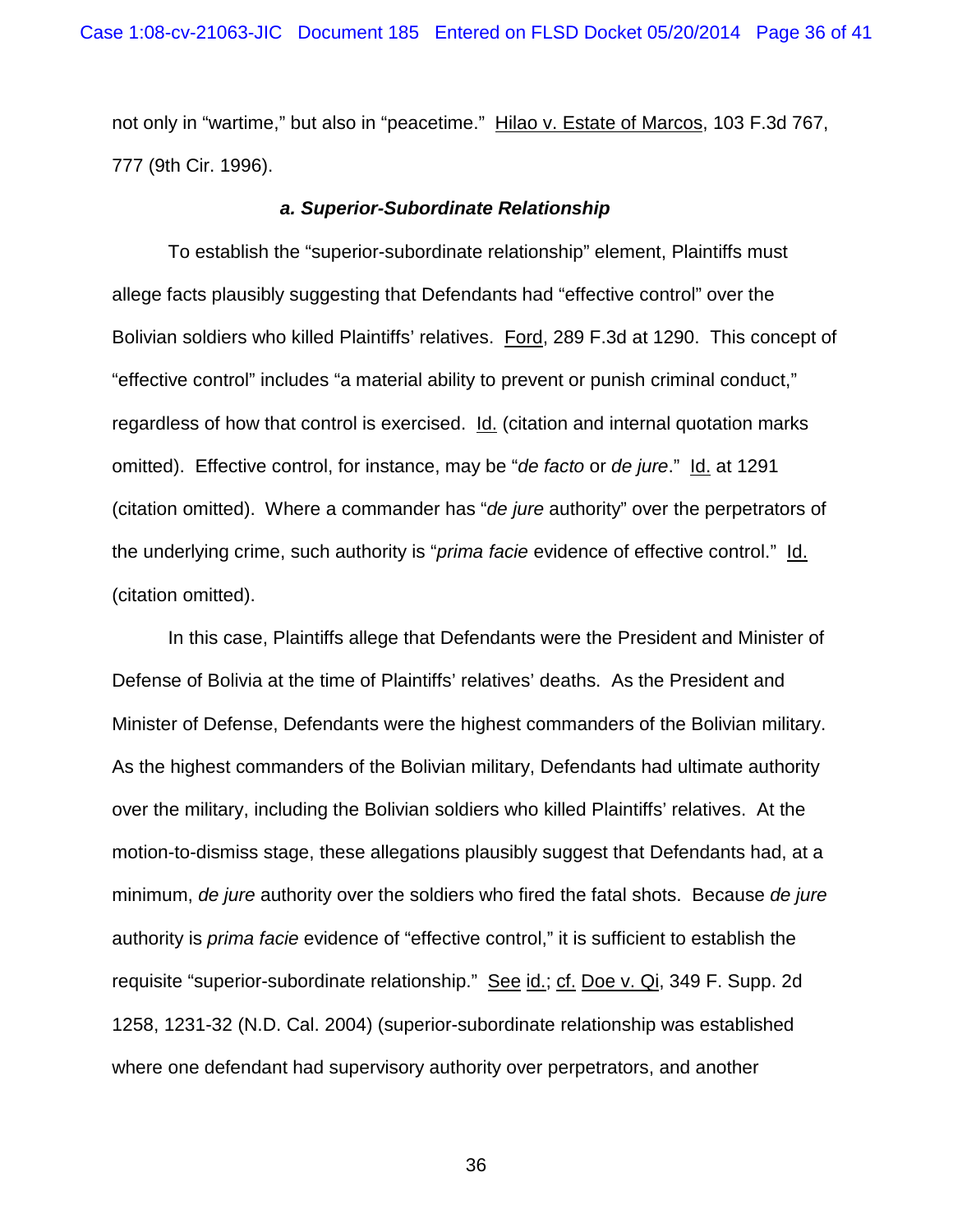defendant "played a major policy-making and supervisory role in the policies and practices that were carried out") (internal quotation marks omitted); Forti v. Suarez-Mason, 672 F. Supp. 1531, 1537-38 (N.D. Cal. 1987) (concluding that military general could be held liable for his subordinates' brutal actions because he "held the highest position of authority" and "authorized, approved, directed and ratified" the brutality) (citations and internal quotation marks omitted), superseded by statute on other grounds as stated in Papa v. United States, 281 F.3d 1004 (9th Cir. 2002).

# *b. Knowledge*

To establish the knowledge element of command responsibility, Plaintiffs must allege facts plausibly suggesting that Defendants "knew or should have known, owing to the circumstances at the time," that their soldiers "had committed, were committing, or planned to commit" extrajudicial killings. Ford, 289 F.3d at 1288. Here, the gist of Plaintiffs' allegations is that—even before taking office—Defendants met and discussed a plan to use lethal force to quell public opposition to their political agenda.<sup>[24](#page-34-1)</sup> They explicitly agreed at that time that thousands of Bolivians would have to die. After assuming power, Defendants continued to strategize about the need to kill Bolivian civilians to pave the way for their governmental goals. In furtherance of their plan, Defendants then issued a series of decrees authorizing the military to use force against

<span id="page-36-0"></span><sup>&</sup>lt;sup>24</sup> While the Eleventh Circuit previously deemed the unsupported allegation that Defendants "met with military leaders . . . to plan widespread attacks . . . against protestors" to be a legal conclusion rather than a factual allegation, Mamani, 654 F. 3d at 1153, the Court finds that Plaintiffs have cured the conclusory nature of that allegation. To be sure, Plaintiffs' new Complaint is rife with detailed factual allegations—beyond what the federal pleading standard requires, see Twombly, 556 U.S. at 679—as to when specific communications or meetings took place, who was involved, and what was communicated or transpired. See, e.g., Compl. ¶¶ 30, 31, 50, 71, 78, 80-81, 83-85, 93, 95-96, 100-02, 106-08, 125-26, 130.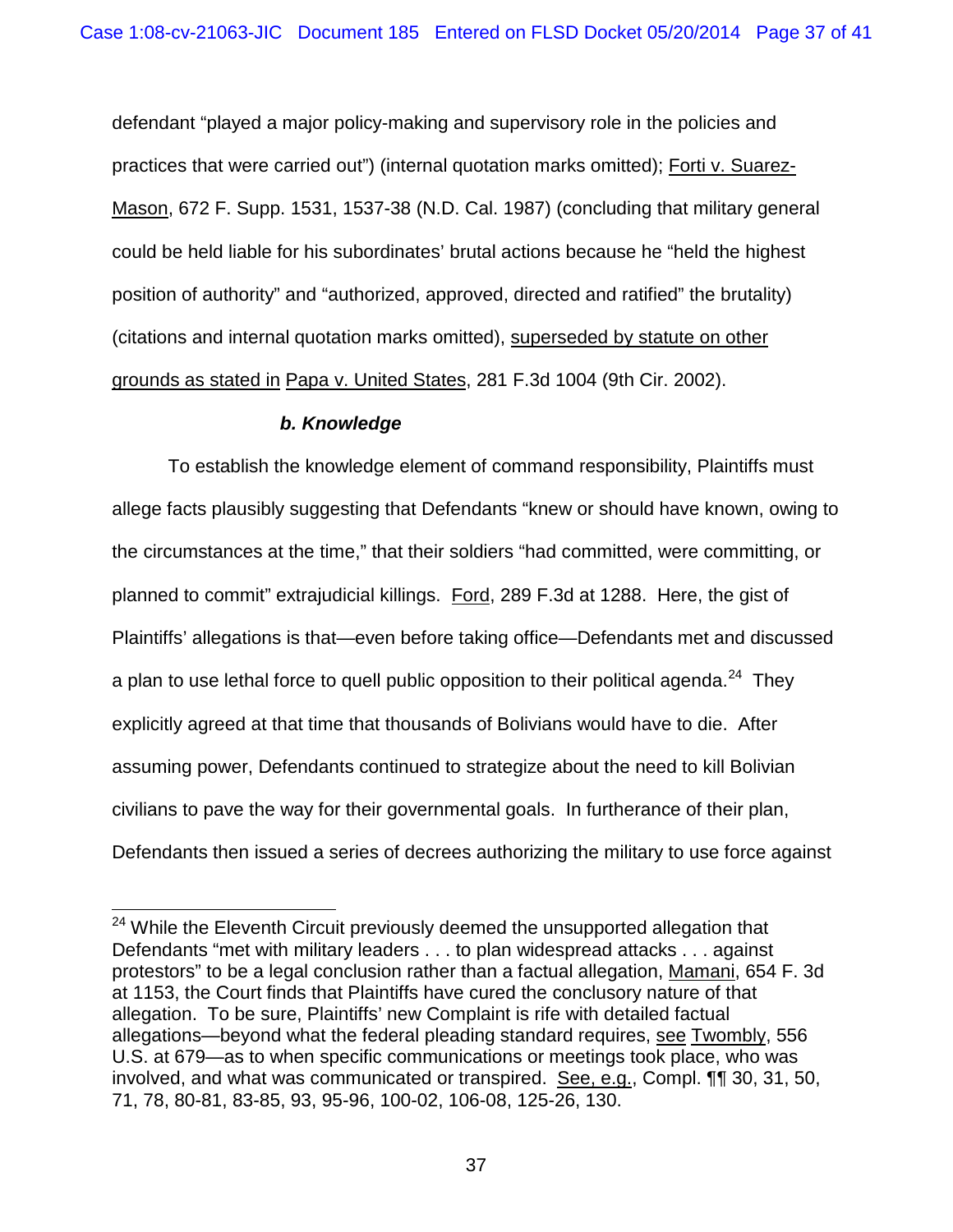roadblocks, marches, and demonstrations.<sup>[25](#page-36-0)</sup> See Manual on the Use of Force [DE 183-3] at 13 (authorizing use of force against "acts of vandalism, crimes, roadblocks, marches, demonstrations, etc. carried out by subversive criminals"); see also Republic Plan [DE 183-4] at 1 (directing army to "apply Principles of Mass and Shock" to remove roadblocks and control civil disturbances). Defendants closely supervised the ensuing military operations, staying in frequent contact with each other and other military commanders, and receiving regular and contemporaneous reports. During those operations, Bolivian soldiers killed many Bolivian civilians, including Plaintiffs' family members. When people both inside and outside the government urged Defendants to end the violence and pursue peaceful solutions, they refused. Instead, Defendants praised the military for following their orders and took full responsibility for its actions.

These allegations, viewed in the light most favorable to Plaintiffs, are sufficient to plausibly suggest that Defendants knew or should have known, owing to the circumstances at the time, that their soldiers were committing extrajudicial killings. See, e.g., Lizarbe v. Rondon, 642 F. Supp. 2d 473, 491 (D. Md. 2009) (defendant had requisite knowledge of his troops' alleged atrocities where he attended meeting about

 $25$  It is true that these decrees—the Manual on the Use of Force and the Republic Plan—also espoused human rights principles. But that does not mean, as Defendants insist, that their texts necessarily contradict (and thus control over) the allegations in the Complaint. Plaintiffs' case theory is that Defendants orchestrated a violent military campaign to quash public opposition to their political agenda. That Defendants may have tried to conceal or legitimize their campaign by authorizing it via decrees containing both militant and human rights principles does not mean that Plaintiffs' case theory is negated. As the old adage goes, actions speak louder than words. See, e.g., Xuncax v. Gramajo, 886 F. Supp. 162, 171-73 (D. Mass. 1995) (human rights violator defended his actions of "ordering and directing the implementation of a program of persecution and oppression" that resulted in "brutal and barbarous practices" as "involving the use of flexible and humanitarian tactics") (internal quotation marks omitted).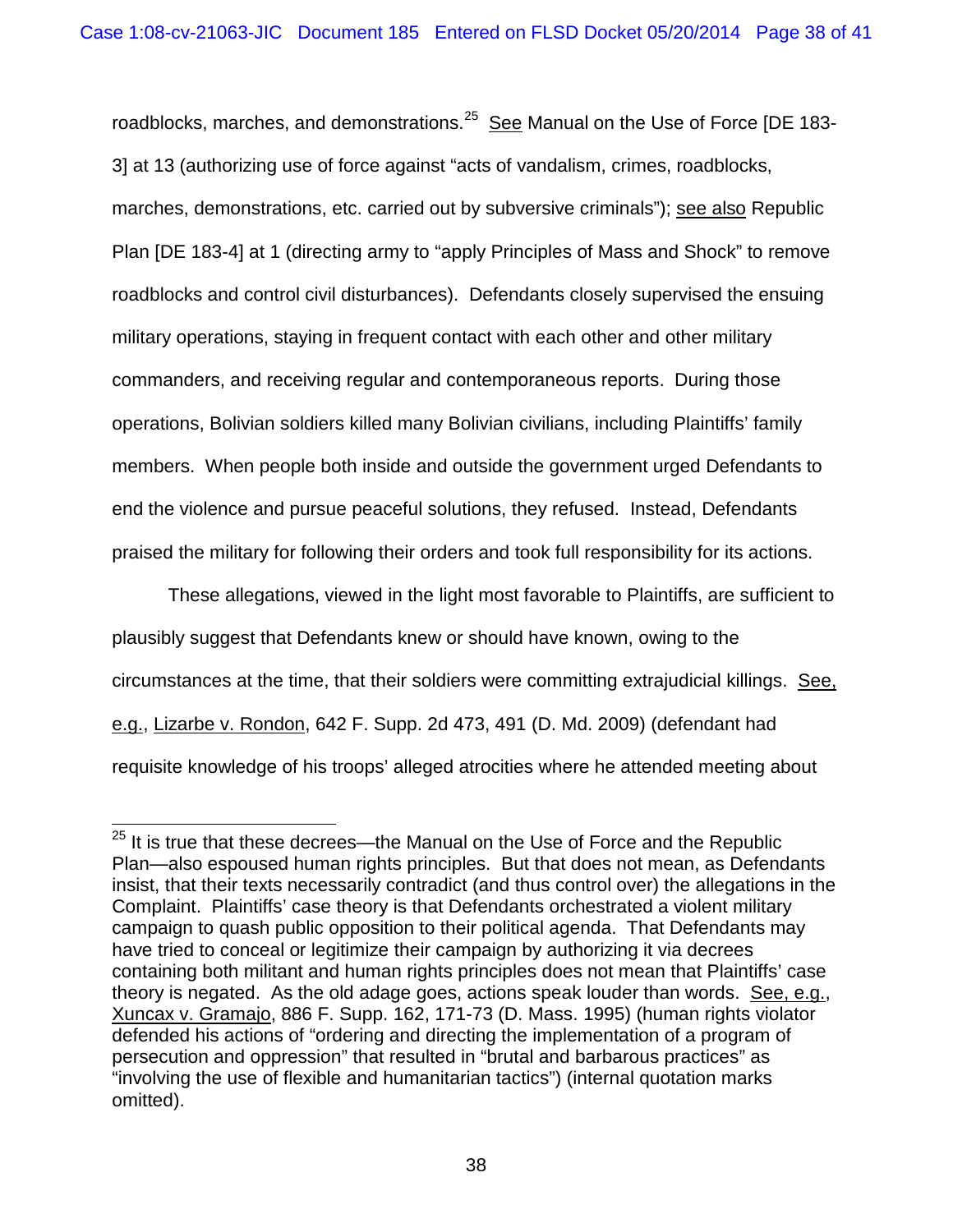operations, oversaw firing on villagers and burning of homes, and set up blockade of escape routes); Qi, 349 F. Supp. 2d at 1332-33 (defendants had requisite knowledge of their subordinates' alleged human rights violations where "repression and abuse were widespread, pervasive, and widely reported," and both defendants "actively encouraged and incited the crackdown" on victims); Xuncax, 886 F. Supp. at 173 (defendant had requisite knowledge where "[w]hen confronted with the murder of innocent civilians by soldiers under his command," defendant did not deny facts but instead said actions were "appropriate") (internal quotation marks omitted).

#### *c. Failure to Act*

To establish the failure-to-act element of command responsibility, Plaintiffs must allege facts plausibly suggesting that Defendants "failed to prevent" the extrajudicial killings or "failed to punish" the soldiers afterwards. Ford, 289 F.3d at 1288. According to the Complaint, not only did Defendants direct the violent military campaign that led to Plaintiffs' relatives' deaths, but they also repeatedly ignored pleas to find peaceful solutions to the protests in the face of a mounting civilian death toll. Instead of investigating or punishing the death of the eight-year-old girl in Warisata, for example, Defendants praised the military for its operations and accepted full responsibility for the resulting violence. They then authorized further military operations in El Alto and south of La Paz, resulting in even more civilian deaths. Viewing these allegations and the Complaint as a whole in Plaintiffs' favor, they are sufficient to plausibly suggest that, at a minimum, Defendants failed to prevent Plaintiffs' relatives' deaths. See Qi, 349 F. Supp. 2d at 1333-34 (defendants failed to prevent alleged abuses where they "actively encouraged and incited the repression").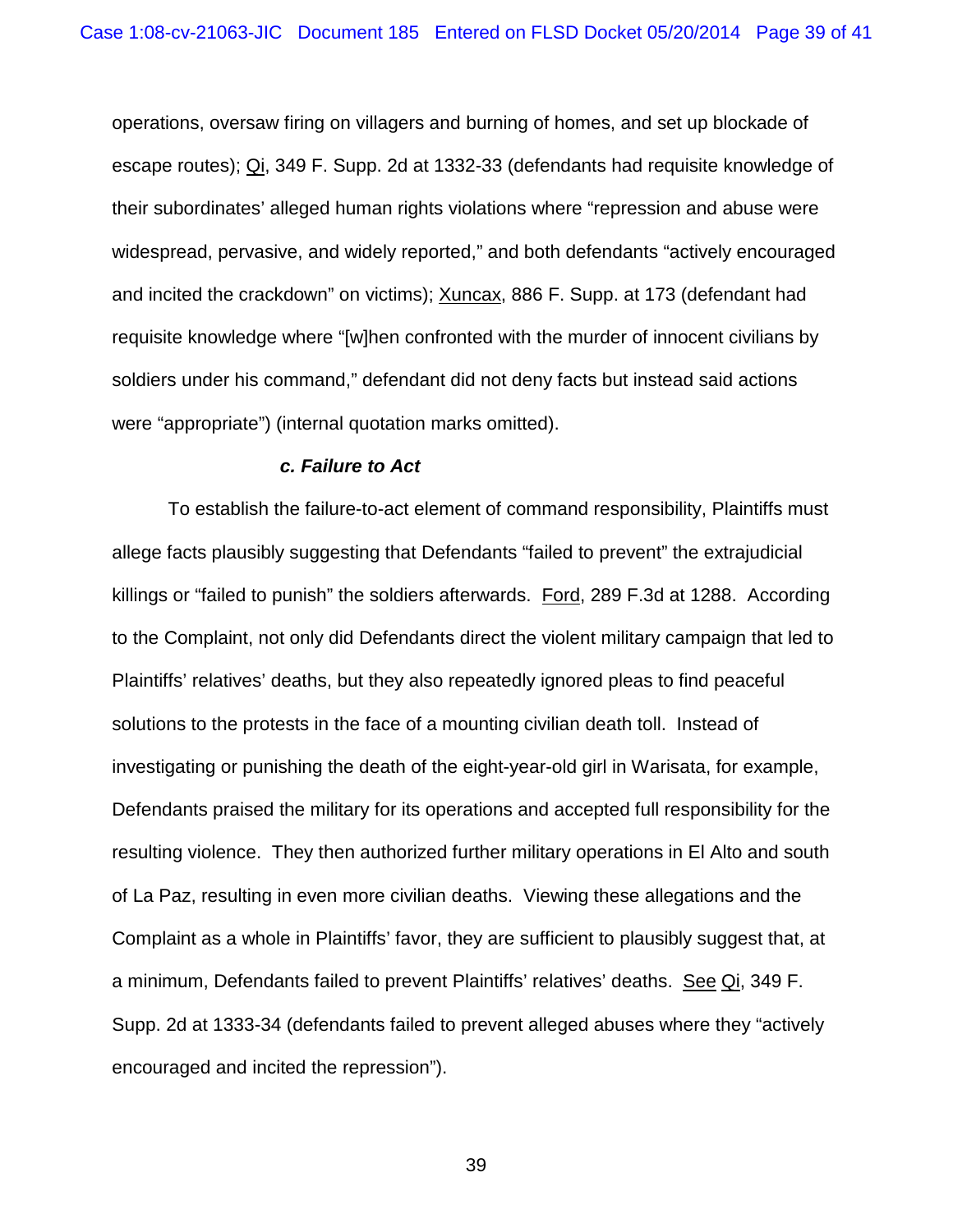At bottom, because the Complaint's factual allegations plausibly suggest that Plaintiffs' relatives' deaths were extrajudicial killings for which Defendants are secondarily liable under the doctrine of command responsibility, the Court finds that Plaintiffs have stated claims under the TVPA. Cf. Arce v. Garcia, 434 F.3d 1254, 1259 (11th Cir. 2006) (affirming judgment holding Minister of Defense and Director General of El Salvador National Guard liable for torture committed by their soldiers under the command responsibility doctrine); Paul v. Avril, 901 F. Supp. 330, 335 (S.D. Fla. 1994) (finding military ruler personally liable for "systematic pattern of egregious human rights abuses" carried out "under his instructions, authority, and control").

#### **D. Plaintiffs' State-Law Claims**

Finally, the Court must decide whether to exercise supplemental jurisdiction over Plaintiffs' state-law claims for wrongful death. See 28 U.S.C. § 1367(a). At this juncture, Plaintiffs insist that their state-law claims "arise under Bolivian law" because "this Court has already determined that the claims are governed by Bolivian law." Response at 50. In response, Defendants argue that assuming Bolivian law applies, Plaintiffs' wrongful death claims raise numerous "novel or complex" issues of foreign law and thus the Court should decline to exercise supplemental jurisdiction. Reply at 25. An example of a "novel or complex" issue, in Defendants' view, is "whether government officials responding to a civil uprising may be held liable for actions of an individual member of the military" under Bolivian law. Id. Beyond these bare assertions, however, Defendants do not cite (and the Court is unaware of) any record evidence supporting Defendants' contention that applying Bolivian law to Plaintiffs' state-law claims would involve "novel or complex" issues. Cf. Romero v. Drummond Co. Inc., 552 F. 3d 1303,